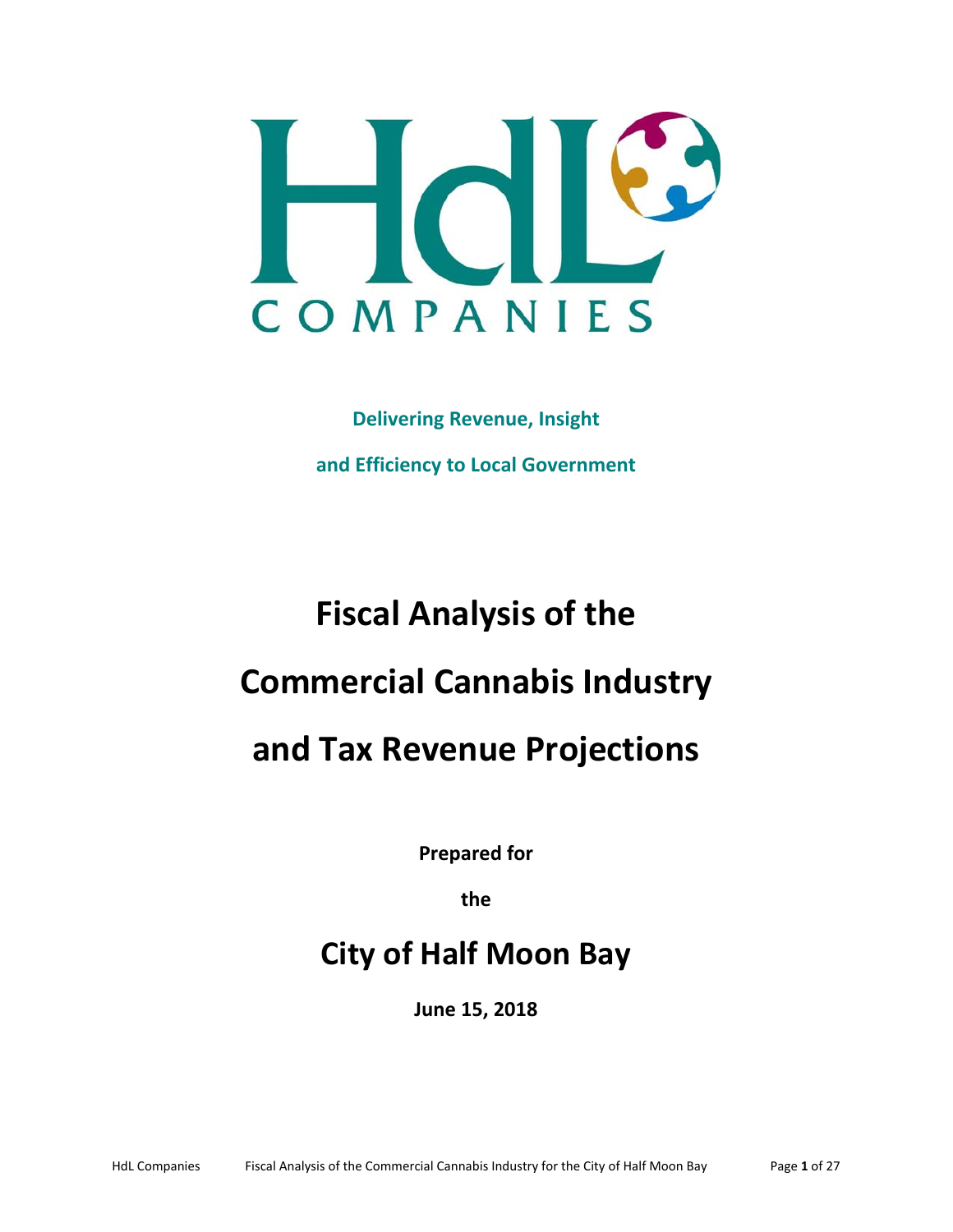# **Table of Contents**

| I.    | Introduction                                                           | Page 3  |
|-------|------------------------------------------------------------------------|---------|
| Ш.    | The Current State of the Cannabis Industry in the Half Moon Bay Region | Page 4  |
| III.  | <b>Cannabis Nurseries</b>                                              | Page 7  |
|       | <b>Operational Costs</b><br>а.                                         | Page 9  |
|       | b. Revenue Projections                                                 | Page 10 |
| IV.   | <b>Commercial Cannabis Cultivation (Mature Plants)</b>                 | Page 11 |
| V.    | <b>State Tax Considerations</b>                                        | Page 14 |
| VI.   | <b>Cannabis Retailers</b>                                              | Page 16 |
| VII.  | <b>Cannabis Delivery Services</b>                                      | Page 17 |
| VIII. | <b>Cannabis Manufacturers</b>                                          | Page 18 |
| IX.   | Summary                                                                | Page 19 |
| х.    | Appendix                                                               | Page 20 |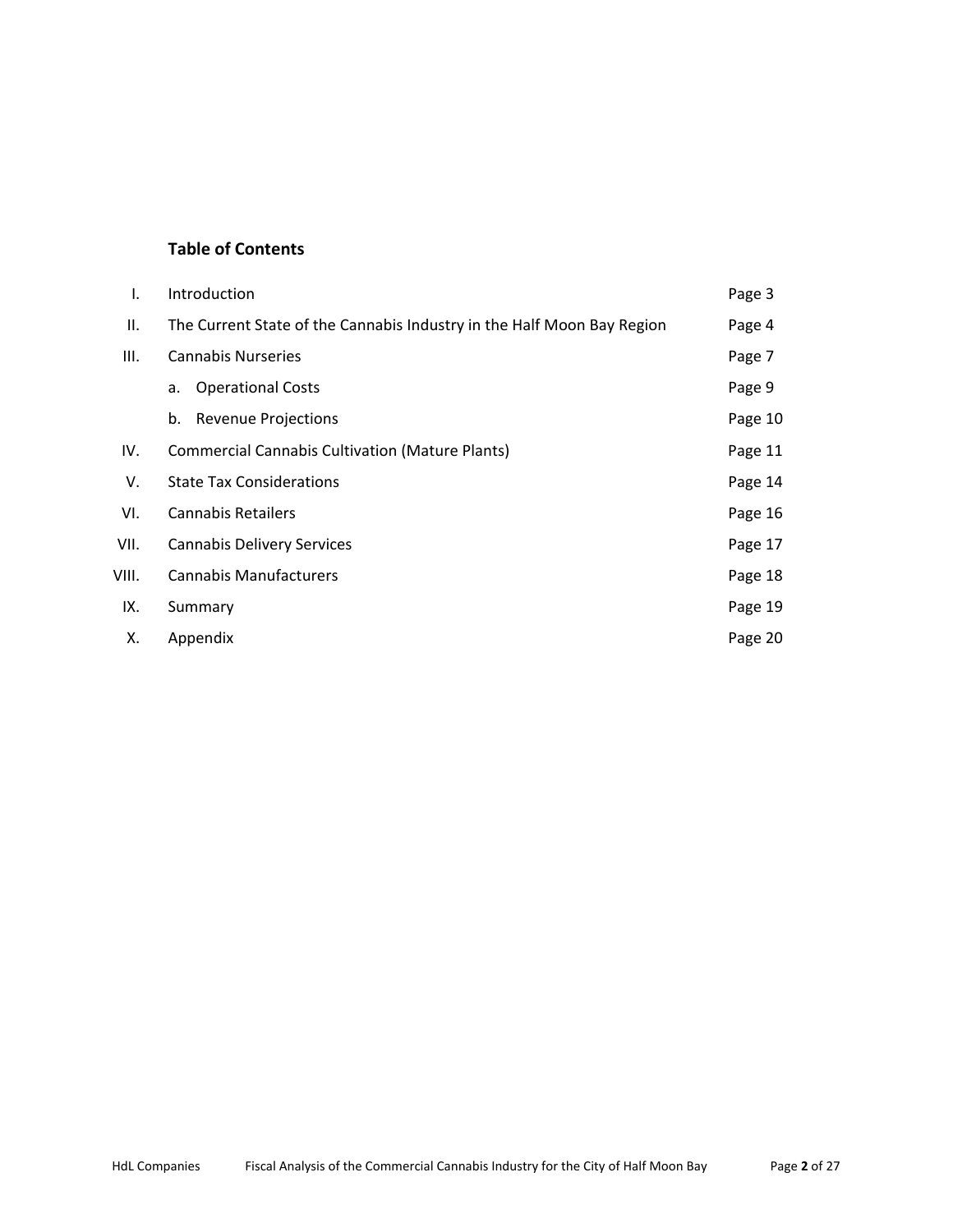#### **I. Introduction**

The City of Half Moon Bay has retained HdL Companies to provide a general economic analysis, fiscal analysis and revenue projections for the local cannabis industry. Though the City has, in the past, shown movement toward allowing and regulating various commercial cannabis activities, the Council has been responsive to public concerns and is now considering placing a nursery cultivation ordinance as well as several advisory measures on the November 2018 ballot that would gauge public interest in allowing commercial cultivation of mature plants, retail, and manufacturing within the City limits. It is unclear which, if any, commercial activities may be supported by the voters. To gather additional information about potential commercial cannabis activities, the City has requested that HdL provide reasonable projections of the number and size of each type of cannabis business, based upon population, location and proximity to the Bay Area, as well as potential tax revenue. These general projections are for future use, only.

This report also seeks to identify the local economic impacts of the cannabis industry, and to analyze any financial constraints, including the overall tax and regulatory burden, which may impact both the industry's long‐term stability and its ability to successfully transition to a legal, regulated paradigm that can outcompete the existing black market.

Discussion of regulating and taxing the cannabis industry can too often overshadow the larger employment and economic development issues that typically accompany efforts to attract new industry. Word that a new business or industry is looking to bring new jobs to a community is more commonly met with open arms and offers of tax incentives. The cannabis industry is perhaps completely unique in that the inherent jobs and economic development benefits are welcomed more grudgingly and met with the disincentive of special taxes. While the tax revenue potential is attractive to local governments, imposing excessively high rates may reduce the number of businesses that step forward and decrease the likelihood that they will succeed in the regulated market. In this way, higher taxes could result in less revenue.

Legalization and regulation of commercial cannabis has exposed this industry to competitive free‐market forces that it was previously shielded from due to prohibition. This has driven down wholesale prices precipitously at the same time that regulatory costs are climbing. As little as a year ago, HdL would have used assumptions of around \$1,500 per pound in our calculations. Today we commonly use a range of \$700 to \$1,000 per pound, depending upon the market sector. High tax rates may have been acceptable to the industry when it enjoyed high profit margins and few regulatory costs, but those same rates become prohibitive for what is now one of the most highly regulated industries in the State, struggling with declining profit margins.

California's cannabis industry is in a state of transition from its past as an underground, black market industry to one that is legal, regulated and taxed. This transition creates both opportunities and risks for host communities. We encourage the City to work proactively with the community and with the emerging industry to address local concerns. Doing so will allow the City to shape the local industry in a way that is compatible with community interests and values.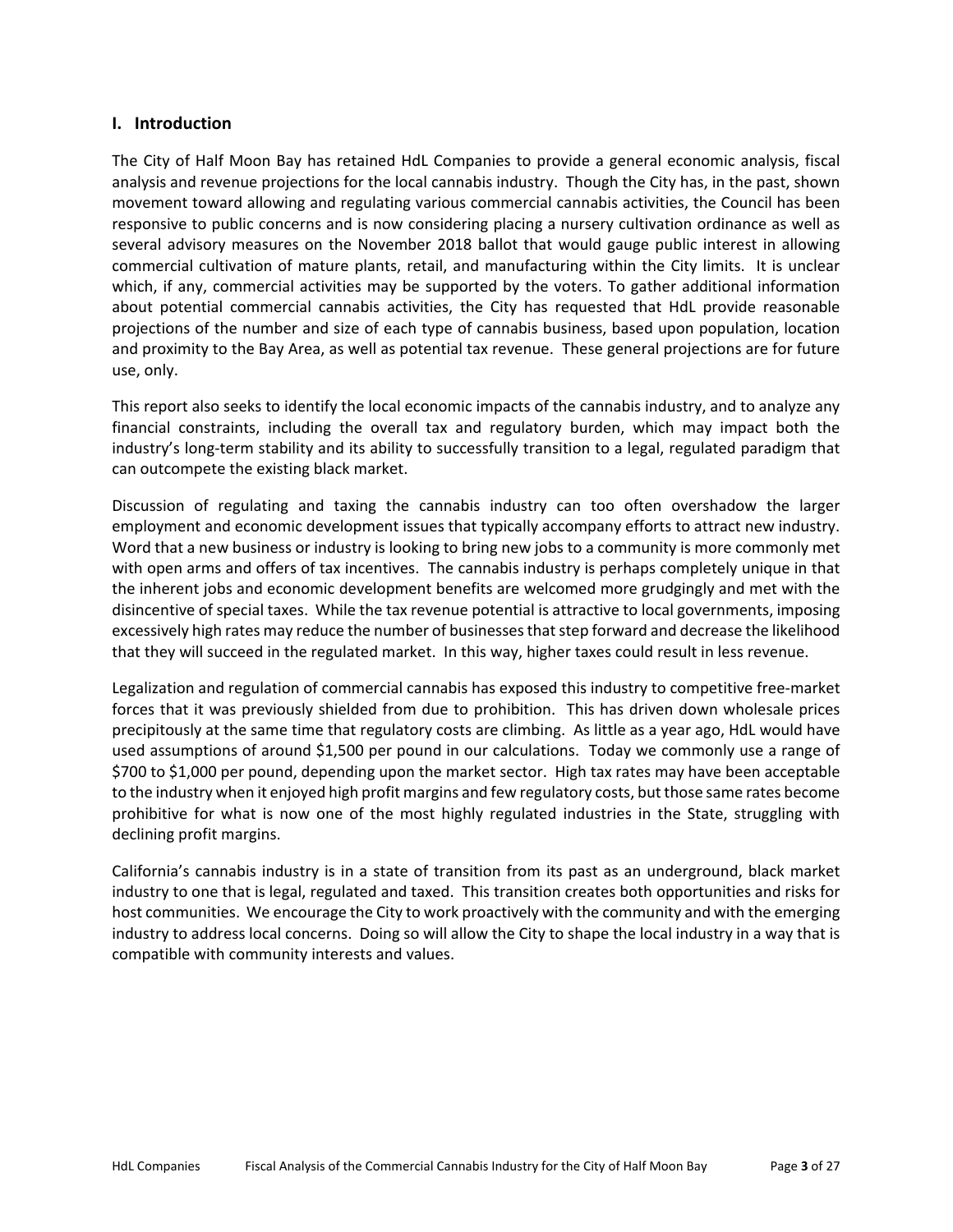# **II. The Current State of the Cannabis Industry in the Half Moon Bay Region**

Cannabis cultivation exists in every county and region in California, either legally or through the black market, though the size and nature of the industry can vary greatly from place to place. A Standardized Regulatory Impact Assessment (SRIA) prepared for the California Department of Food and Agriculture (CDFA) estimates statewide cannabis production at 13.5 million pounds per year, though its estimate of the amount of cannabis consumed by California residents is just 2.5 million pounds<sup>*i*</sup>, suggesting a significant amount of overproduction that is presumably exported to other states through the black market. A separate study by Denver Relief Consulting put statewide consumption even lower, at 1.6 million pounds<sup>ii</sup>.

The SRIA relies upon three sources of information: registered farms, eradications, and mapped but unregistered farms. The data captured is assumed to be accurate, but it does not capture unknowns such as indoor cultivation sites that have escaped detection. It also does not distinguish between black market cultivation and those who are seeking to become legal. These figures also do not include small amounts of cannabis grown for personal use or cannabis that is imported from Mexico. Given these constraints, it is likely that the actual amount of cannabis grown in California is greater, perhaps even far greater, than the 13.5 million pounds projected.

This same study found that the Bay Area Region (which includes San Francisco, San Mateo, Alameda and Contra Costa counties) produces 750,000 pounds of cannabis annually, which amounts to just over 5% of the cannabis grown in California. 61% of the region's production is believed to be cultivated indoors, with 13% using mixed-light cultivation and 26% being produced outdoors. The high percentage of indoor cultivation likely reflects residential "garage grows", which are more common in urban areas where outdoor cultivation is disallowed and difficult to hide. The SRIA does not break down estimates of production for individual counties, nor does it differentiate between the unincorporated counties and the cities within their boundaries.

Neither the City of Half Moon Bay nor the County of San Mateo currently permit any commercial cannabis  $c$ ultivation<sup>1</sup> and so we have no hard data to go by for estimating the amount of legal, commercial cultivation that may happen if the City were to allow it. However, the CDFA conducted an online survey in August of 2016 to gauge interest in the various commercial cannabis license types for each county in California. This data was gathered solely through self‐reporting from respondents who took the survey anonymously on CDFA's website. The survey methods were neither detailed nor statistically robust, but the resulting numbers allow us to make some general comparisons.

The CDFA survey had 69 respondents showing interest in the various cultivation license types in all of San Mateo County (the survey did not distinguish between the unincorporated County and the cities). Applying standard assumptions for canopy size, production yield and harvests per year, we calculate that these respondents could potentially produce around 200,000 pounds of cannabis per year. By comparison, Contra Costa had 192 respondents capable of producing 500,000 pounds, San Francisco showed 230 respondents capable of producing 700,000 pounds, and Alameda County had 523 respondents, capable of producing an estimated 1.5 million pounds.

Combined, the survey respondents from these four counties could produce nearly 3 million pounds of cannabis per year, which is more than the 2.5 million pounds California's entire population consumes.

<sup>&</sup>lt;sup>1</sup> San Mateo County adopted an ordinance allowing greenhouse cultivation in December of 2017, but so far none has been permitted.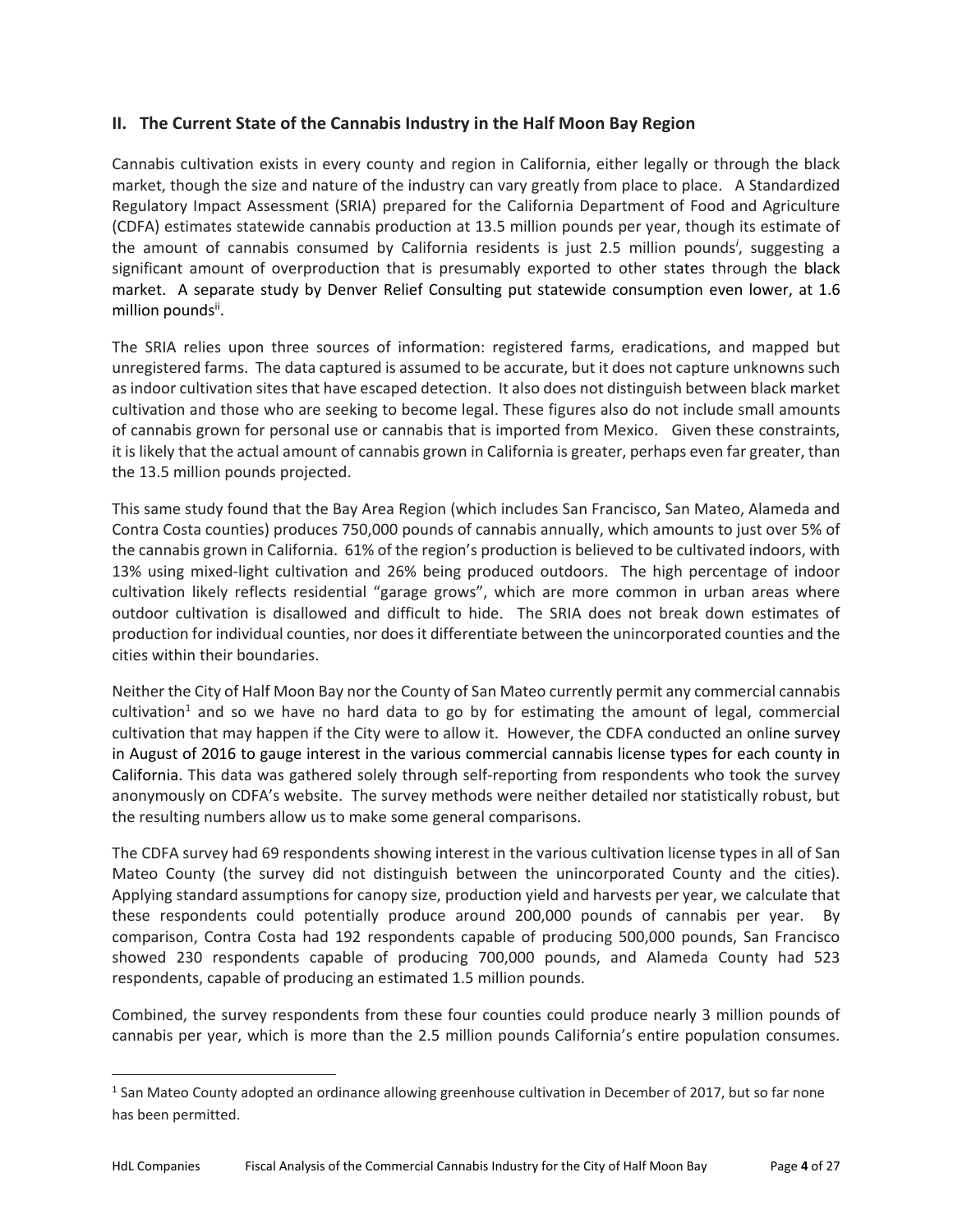However, if we assume the county‐by‐county breakdown may be a reasonable predictor of the relative level of interest in legal cannabis businesses, then San Mateo County as a whole would claim just 7% of the total production for the region.

| <b>County</b>            | <b>Cultivation</b> |
|--------------------------|--------------------|
|                          | <b>Licenses</b>    |
| *Alameda County*         | 67                 |
| *Calaveras County*       | 191                |
| *Colusa County*          | 0                  |
| *Contra Costa County*    | 3                  |
| *El Dorado County*       | $\mathbf{1}$       |
| *Fresno County*          | 1                  |
| *Humboldt County*        | 770                |
| *Kern County*            | 16                 |
| *Lake County*            | 33                 |
| *Los Angeles County*     | 149                |
| *Mendocino County*       | 521                |
| *Monterey County*        | 305                |
| *Orange County*          | 1                  |
| *Riverside County*       | 126                |
| *Sacramento County*      | 84                 |
| *San Benito County*      | 2                  |
| *San Bernardino County*  | 44                 |
| *San Diego County*       | 4                  |
| *San Francisco County*   | 24                 |
| *San Luis Obispo County* | 14                 |
| *San Mateo County*       | 0                  |
| *Santa Barbara County*   | 875                |
| *Santa Clara County*     | 23                 |
| *Santa Cruz County*      | 36                 |
| *Shasta County*          | 25                 |
| *Siskiyou County*        | 2                  |
| *Solano County*          | $\mathbf{1}$       |
| *Sonoma County*          | 87                 |
| *Stanislaus County*      | 12                 |
| *Trinity County*         | 167                |
| *Tulare County*          | 1                  |
| *Yolo County*            | 79                 |
| <b>TOTAL LICENSES</b>    | 3664               |

The California Department of Food and Agriculture's CalCannabis Division has been issuing licenses for cultivation since shortly before the first of the year. As of May 29<sup>th</sup>, CalCannabis has issued no licenses of any kind anywhere in San Mateo County or any of its cities. In the Bay Area region, CalCannabis has issued 24 cultivation licenses in San Francisco, 3 in Contra Costa, and 67 in Alameda. To the South, the agency has issued 45 cultivation licenses in Santa Clara County, and 43 in Santa Cruz County.

These numbers are all very small when compared to Statewide totals. As of May 29<sup>th</sup>, CalCannabis has issued a total of 3,664 cultivation licenses, capable of producing nearly 7.3 million pounds of cannabis per year, which is more than three times as much as the entire State is estimated to consume.

From these numbers, it does not appear that Half Moon Bay or San Mateo County will be a large player in the cannabis cultivation industry, even if they were to allow for it. The Bay Area region is estimated to produce just 5% of the current 13.5 million pounds of black market cannabis, and licensing data shows an even smaller share of the legal market, at just 2%. The CDFA survey showed just 7% of the regional interest in cultivation licenses coming from San Mateo County as a whole, which would equate to just 0.14% of the State market.

As a policy consideration, the City of Half Moon Bay may look upon these figures as either discouraging or comforting. On the one hand, the amount of commercial cultivation is likely to remain small and thus

not provide a major source of jobs and revenue for the City. On the other hand, the City and its residents may take comfort in knowing that this industry is not likely to "take over" the community, displacing other companies that may be competing for the same greenhouse space.

Despite the currently oversaturated cannabis market in California, significant opportunity still exists, especially in the Bay Area which has almost 18% of the State's population but only 2% of the State's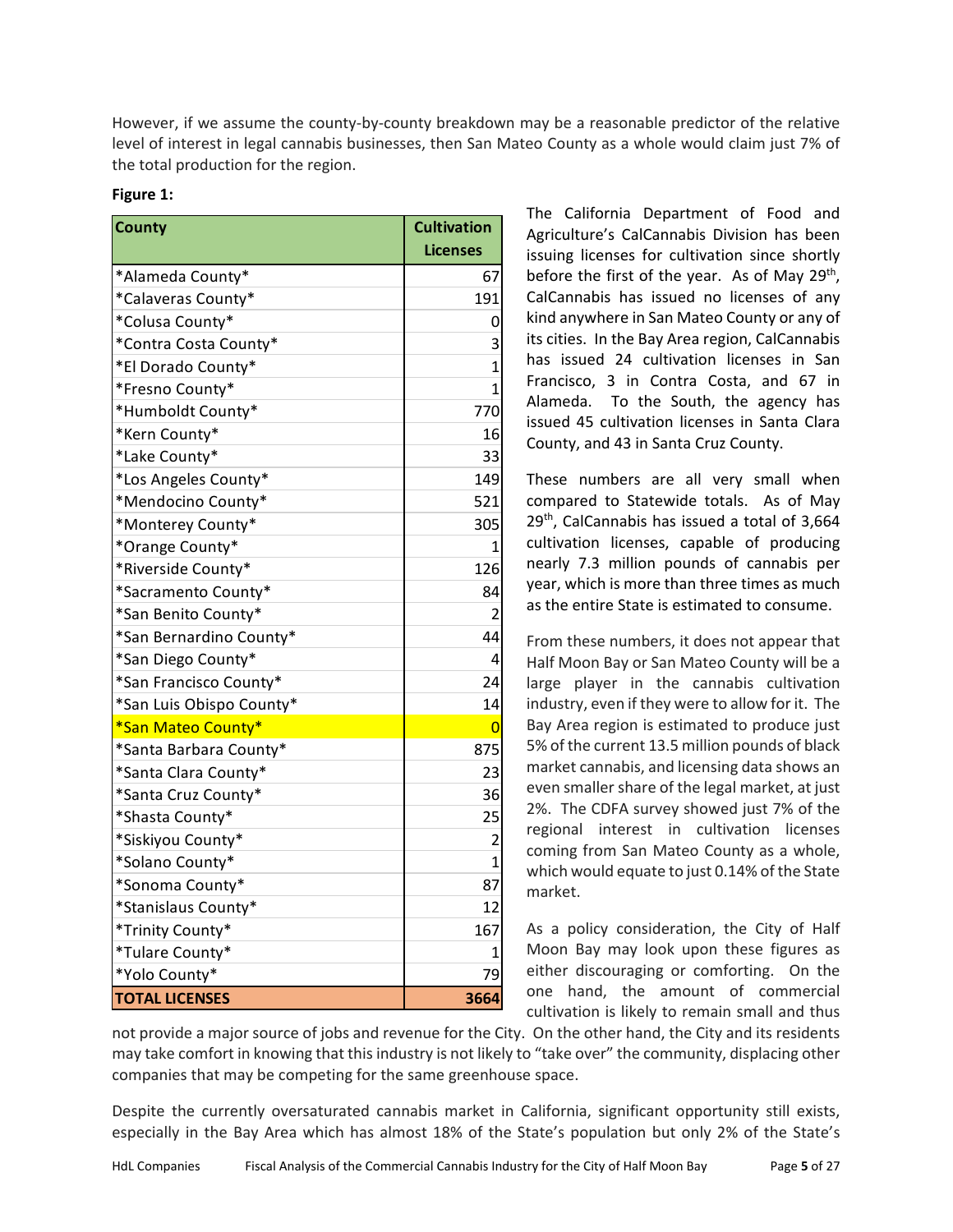licensed cultivators. Additionally, the Bay Area has 25% of the licensed cannabis manufacturers in the State. This access to both manufacturers and cannabis consumers should provide advantages for growers in Half Moon Bay who are trying to find a niche in a crowded market.

#### **Figure 2:**

| CalCannabis Cultivation Licenses Issued Statewide as of 05/29/18 |                               |         |                 |               |                       |  |  |  |
|------------------------------------------------------------------|-------------------------------|---------|-----------------|---------------|-----------------------|--|--|--|
| <b>Type of License</b>                                           | <b>Total (as of 05/29/18)</b> | Avg. SF | <b>Total SF</b> | <b>Cycles</b> | Yield @ 10sf/pd/cycle |  |  |  |
| <b>Specialty Cottage Outdoor</b>                                 | 29                            | 2,000   | 58,000          |               | 5,800                 |  |  |  |
| <b>Specialty Cottage Indoor</b>                                  | 27                            | 500     | 13,500          |               | 6,750                 |  |  |  |
| Specialty Cottage Mixed-Light Tier 1                             | 77                            | 2,000   | 154,000         |               | 46,200                |  |  |  |
| Specialty Cottage Mixed-Light Tier 2                             | 31                            | 2,000   | 62,000          |               | 18,600                |  |  |  |
| <b>Specialty Outdoor</b>                                         | 210                           | 3,750   | 787,500         |               | 78,750                |  |  |  |
| Specialty Indoor                                                 | 273                           | 3,750   | 1,023,750       |               | 409,500               |  |  |  |
| Specialty Mixed-Light Tier 1                                     | 159                           | 3,750   | 596,250         |               | 178,875               |  |  |  |
| Specialty Mixed-Light Tier 2                                     | 36                            | 3,750   | 135,000         |               | 40,500                |  |  |  |
| Small Outdoor                                                    | 855                           | 7,500   | 6,412,500       |               | 641,250               |  |  |  |
| Small Indoor                                                     | 261                           | 7,500   | 1,957,500       |               | 783,000               |  |  |  |
| Small Mixed-Light Tier 1                                         | 819                           | 7,500   | 6,142,500       |               | 1,842,750             |  |  |  |
| Small Mixed-Light Tier 2                                         | 340                           | 7,500   | 2,550,000       |               | 765,000               |  |  |  |
| Medium Outdoor                                                   | 222                           | 32,670  | 7,252,740       |               | 725,274               |  |  |  |
| Medium Indoor                                                    | 115                           | 16,500  | 1,897,500       |               | 759,000               |  |  |  |
| Medium Mixed-Light Tier 1                                        | 109                           | 16,500  | 1,798,500       |               | 539,550               |  |  |  |
| Medium Mixed-Light Tier 2                                        | 101                           | 16,500  | 1,666,500       |               | 499,950               |  |  |  |
| Nursery                                                          | 229                           |         |                 |               |                       |  |  |  |
| Processor                                                        | 57                            |         |                 |               |                       |  |  |  |
| <b>TOTAL CULTIVATION</b>                                         | 3664                          |         | 32,507,740      |               | 7,340,749             |  |  |  |
| <b>TOTAL ALL TYPES</b>                                           | 3950                          |         |                 |               |                       |  |  |  |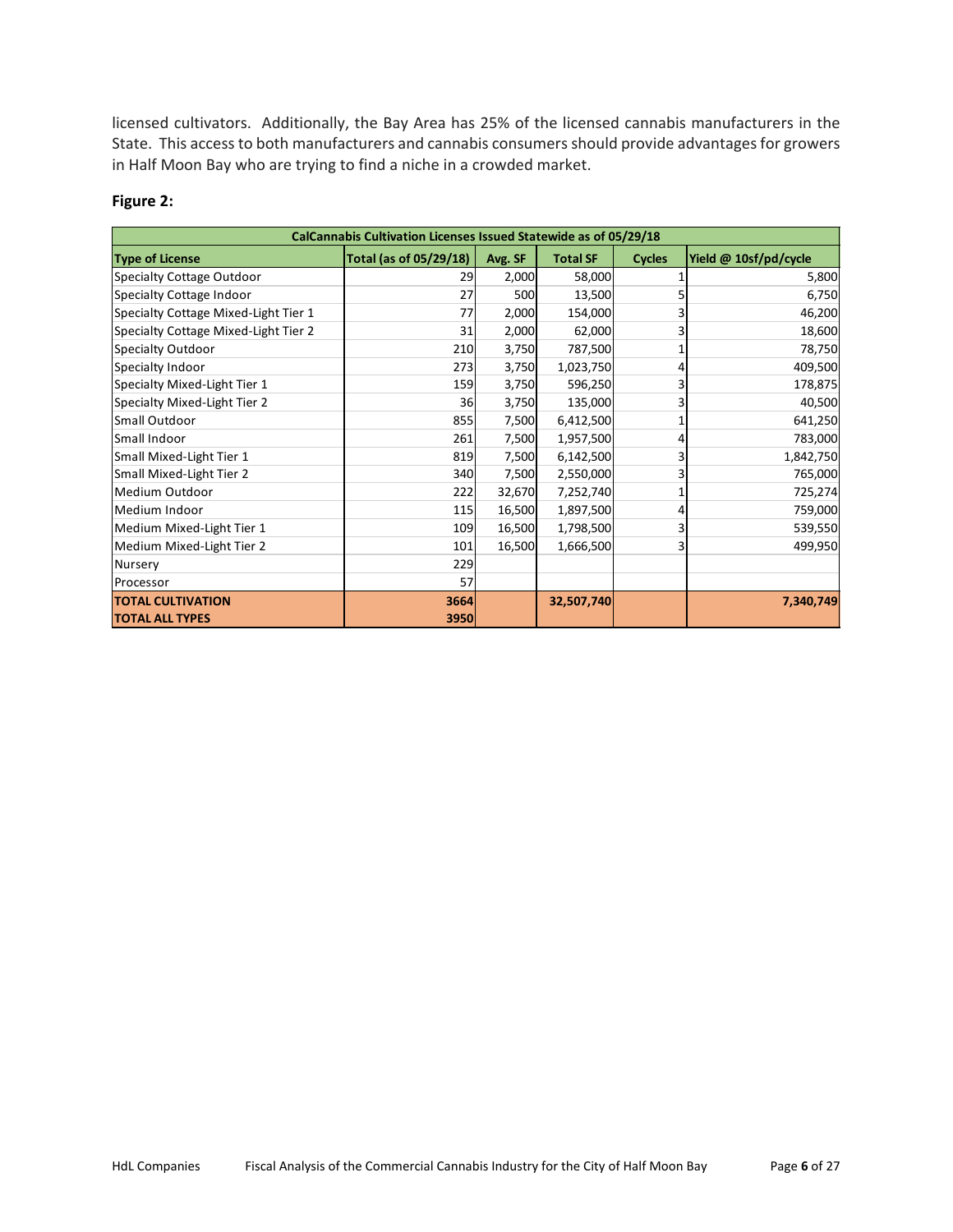# **III. Cannabis Nurseries**

Half Moon Bay is well situated for cannabis nurseries. The coastal plain on which the City sits has a fog pattern very similar to the Salinas Valley in Monterey County, with an average of 9‐10 hours of fog or low clouds per day during the Summer<sup>iii</sup>. The Salinas Valley has slightly higher temperatures, averaging between 48 and 68 degrees, as opposed to an average of 46 to 62 degrees for Half Moon Bay<sup>iv</sup>.

Like Monterey County, Half Moon Bay's temperate coastal climate has helped make it an attractive location for the cut flower industry in the United States. Rocket Farms, which operates facilities in both Half Moon Bay and the Salinas Valley, claims to be *"the largest grower of indoor flowers, fresh cut herbs*  and potted edibles in the country"<sup>v</sup>. However, the cut flower industry took a hit with the passage of the Andean Trade Preference Act in 1991, which gave significant trade advantages to imported flowers from South America with the goal of creating legal alternatives to the drug trade. Today, between 50% and 60% of the U.S. cut flower market is sourced from Columbiavi.

The decline of the cut flower industry has left host communities such as Monterey and Half Moon Bay with an abundance of dormant infrastructure that allowed easy adaptation to large scale cannabis production. Just as important as the abundant greenhouse space is the wealth of knowledge and experience among those who formerly operated these large-scale nurseries. Conversations with cultivators in such places suggests that this kind of "human capital" gives the local cannabis industry a distinct advantage over regions populated with growers who may have many years of experience with cannabis, but little or no experience running a legal, regulated, industrial horticulture operation.

As of May 29th, 2018, CalCannabis has issued 229 Type 4 Nursery licenses Statewide, with 72 of them in Monterey County. This is the highest number of licensed nurseries of any county, and the highest concentration of any one industry sector anywhere in the State. Second‐placed Mendocino County has 42, followed by Riverside County with 19 and Santa Clara County with 22. Cannabis nurseries are a symbiotic fit for areas like Monterey and Half Moon Bay, which have abundant, available greenhouse space.

Nursery operations can vary greatly depending upon the methods and the types of tables or benches being used. Even within a single facility, there can be substantial differences in floor space utilization from the initial propagation to the finishing stage. Commonly, the initial propagation from the mother plant (or plants) takes about two weeks, during which the starts are held in an area equipped with misting systems. From there, the clones are transferred into a soil medium in small 4" pots (or similar) for another two to three weeks, after which they are again transferred into 1‐gallon or 2‐gallon (or larger) pots for another 4 weeks for finishing.

Finally, when the plants are nearing maturity, they are shipped to the grower who will carry them through to their flowering stage. An idealized cultivation operation will receive plants from the nursery in their "sub‐adult" stage, just before they start to flower, minimizing the amount of time that valuable floorspace is taken up by non‐flowering plants and thus maximizing the number of harvests that are possible per year.

The multiple stages of a nursery operation require flexible space utilization. A typical cannabis nursery operation is likely to utilize only around 50% of its floor space for plants at various stages, with broad aisles for tending plants and for moving plants around as they grow. This percentage may increase significantly with highly automated operations. At any given time, a nursery may have 15% of its space dedicated to propagation and cloning, 25% for starts in 4" pots, and 60% for plants in the vegetative growth ("veg") stage.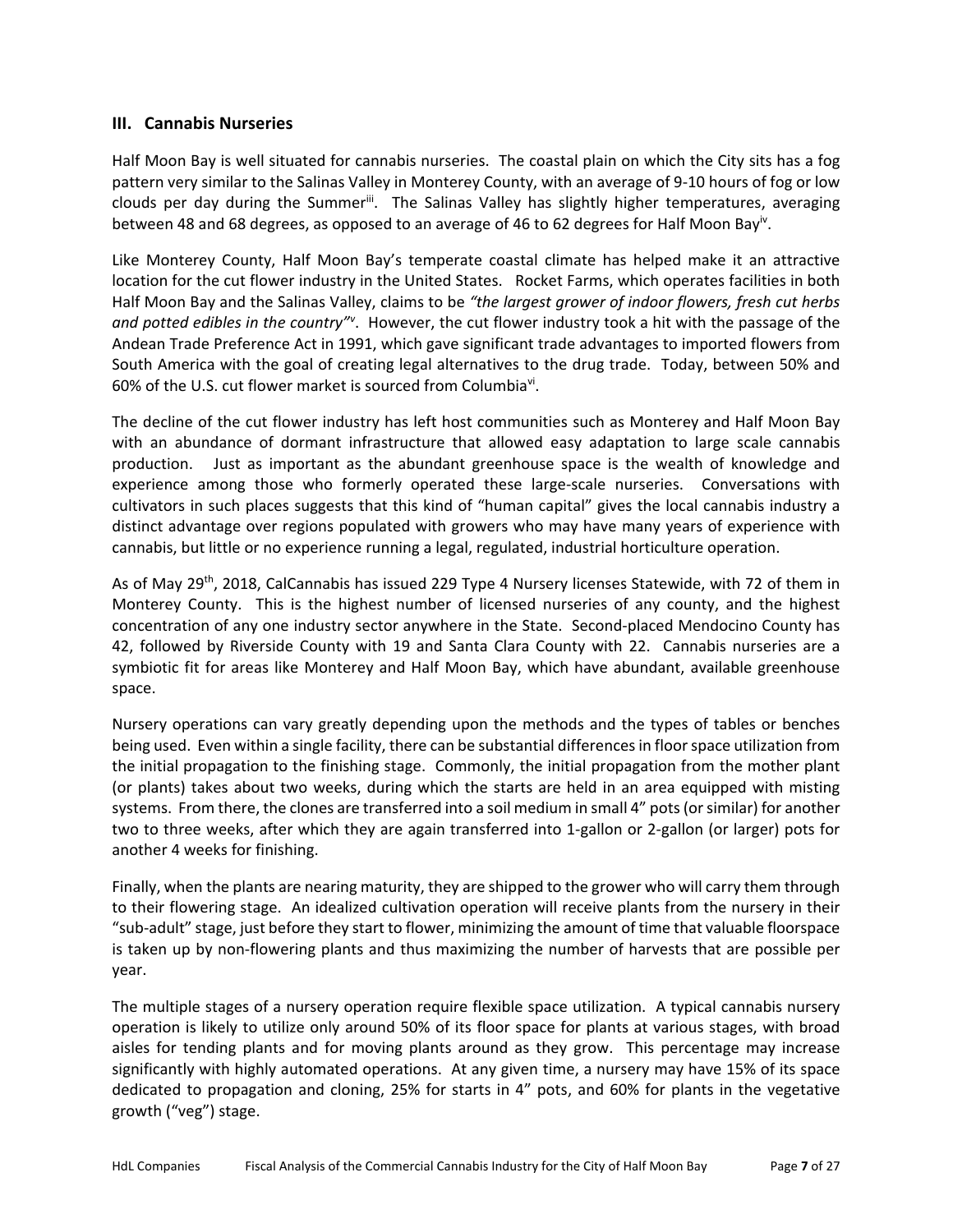Some nurseries provide general stock on hand for "over-the-counter" sale to cultivators, but this is risky as the nursery would have to make a substantial investment in a variety of strains in the hope that that the strains they've produced are what their buyers want. This model also requires that a substantial amount of space is given up for maintaining a large stock of "mother plants" from which the saleable plants are cloned.

More commonly nurseries will propagate a specific strain (or strains) of cannabis plants under contract with a particular client. In such cases, the cultivator will specify the desired genetics and the number of starts per cycle that they want the nursery to provide to meet a particular production schedule. The nursery may take up to 4 months to develop enough "mother plants" to provide the necessary number of clones for the order. The nursery will commonly carry the plants through the veg stage until just before flowering. A cultivator may contract with a nursery to provide just one batch of plants for a single harvest, but more commonly these contracts will run for 2 to 5 years, providing plants according to a strict schedule to produce the desired number of harvest cycles per year. Contracts may be adjusted annually to reflect changes in market prices or demand.

| <b>Inventory of Potential Nursery Sites</b>     |           |              |                   |  |  |  |
|-------------------------------------------------|-----------|--------------|-------------------|--|--|--|
| <b>Parcel</b>                                   | Size (sf) | <b>Acres</b> | <b>Greenhouse</b> |  |  |  |
|                                                 |           |              | (sf)              |  |  |  |
| 056-260-020                                     | 118,213   | 2.71         | 40,000            |  |  |  |
| 056-260-030                                     | 1,219,236 | 27.99        | 41,000            |  |  |  |
| 056-260-130                                     | 807,184   | 18.53        | 60,000            |  |  |  |
| 048-300-080                                     | 366,579   | 8.42         | 161,809           |  |  |  |
| 048-300-110                                     | 364,689   | 8.37         | 87,000            |  |  |  |
| 048-300-210                                     | 785,513   | 18.03        | 375,400           |  |  |  |
| 048-300-220                                     | 382,557   | 8.78         | 260,000           |  |  |  |
| 048-300-230                                     | 251,875   | 5.78         | 126,200           |  |  |  |
| 048-300-260                                     | 548,312   | 12.59        | 152,000           |  |  |  |
| <b>All Potential Nursery Sites</b><br>1,303,409 |           |              |                   |  |  |  |

#### **Figure 3:**

The City of Half Moon Bay is considering allowing cannabis nurseries only on parcels zoned A1 (Agriculture) which have existing greenhouses. The City has identified 9 parcels which meet these requirements. However, the City also has buffers which for some parcels may limit the amount of square footage that is available for cannabis production, whether nurseries or cultivation.

Figure 3 shows the 9 parcels zoned A1, with their size in both square feet and acres. Using Google Earth imagery, we were able to estimate the size of the existing greenhouse space on each parcel. Combined, these 9 candidate parcels comprise approximately 1,303,409 square feet of greenhouse space, or 30 acres. This figure

excludes what appear to be hoop-houses and does not deduct for the portion of any of these sites that may be precluded from cannabis cultivation due to the City's defined buffer zones.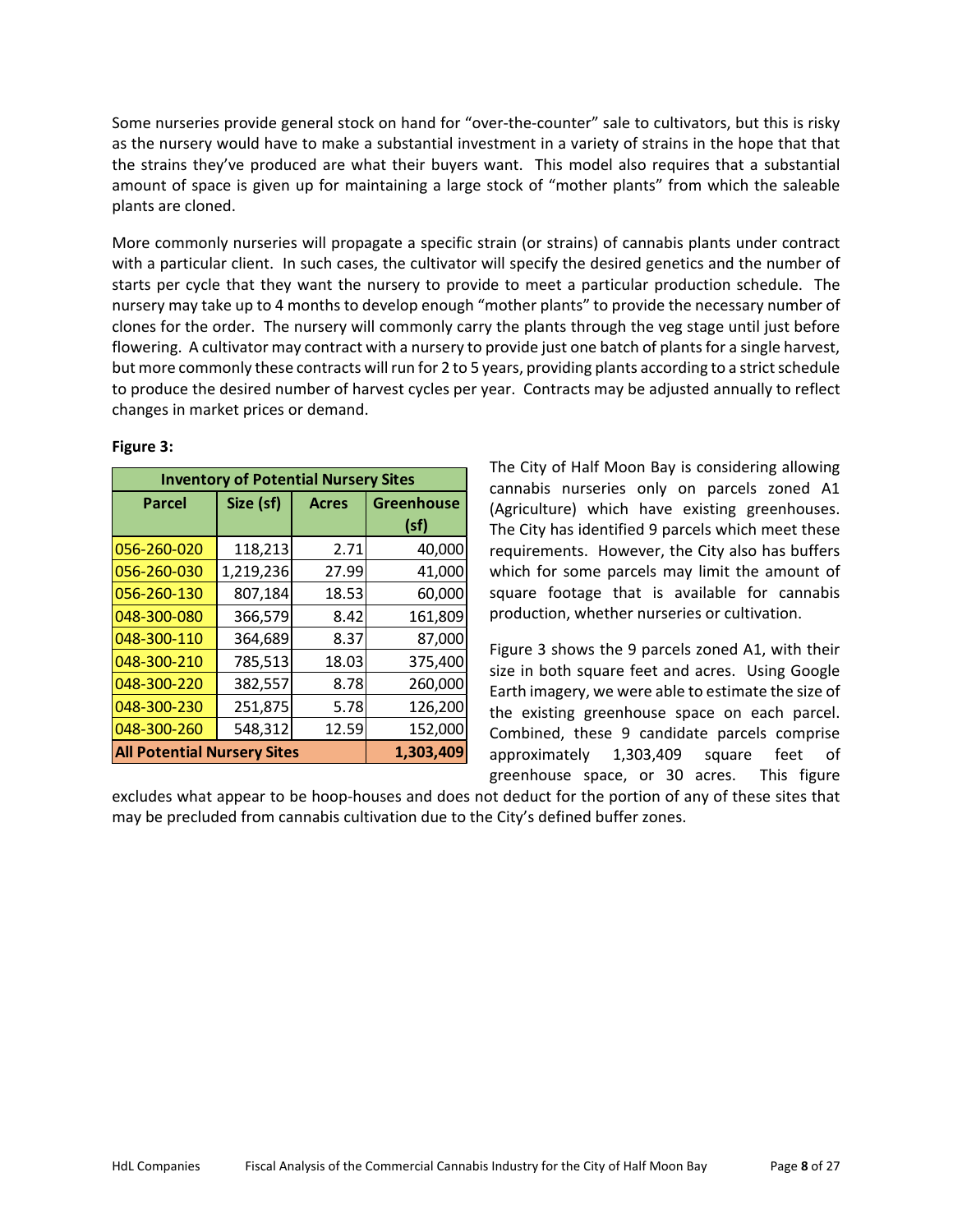# **a. Operational Costs**

In preparing this report, HdL interviewed a number of individuals involved in the cannabis industry in Half Moon Bay. Our report has also been informed by interviews with cannabis cultivators and greenhouse operators in other, similar coastal environments, including Santa Cruz, Monterey, and Santa Barbara.

Industry sources note that the base cost for leasing greenhouse space typically runs between \$6 to \$12 per square foot. However, cannabis is a very different crop than lettuce or cut flowers, and so reuse of these existing greenhouses commonly requires significant investment for conversion and retrofitting. Some of the existing greenhouses in Half Moon Bay are up to 60 years old, and a visual analysis using Google Earth shows lots of broken or missing glass with some of these facilities (Figure 4), suggesting the need for significant investment in rehabilitation and modernization.

#### **Figure 4:**



Adapting one of these existing structures to a modern cannabis nursery operation with climate controls to address humidity and pesticide drift can add \$20‐\$25 per square foot, bringing the total cost for greenhouse space to around \$30-\$35 per square foot.

While the inherent humidity of a coastal climate can be problematic for flowering cannabis, it is beneficial for nurseries. Many nursery operations even install misting systems in their propagation area, to ensure that humidity stays within its optimal range.

Installing these systems may require additional capital investment when adapting or rehabilitating former cut flower greenhouses.

Handling nursery stock through multiple stages of growth requires a significant amount of movement of product within or between greenhouses. While a modest nursery facility may place plants directly on the floor, larger and better-capitalized operations will commonly use rolling benches and shelving systems to move plants from one stage of the operation to the next. These again carry increased infrastructure costs.

Depending upon the operation, the fixed facility costs for a fully outfitted turn-key greenhouse nursery can easily approach or even exceed \$100 per square foot, which is then amortized over time. This does not include the ongoing costs for soil and amendments, water, electricity, heating, labor, and business overhead, which might run around \$700,000 per year for a 40,000 square foot greenhouse.

Prospective cannabis nursery operators in Half Moon Bay that we spoke to for this analysis suggested that they were more likely to have more modest operations, at least initially, without flood tables, rolling benches or shelving systems. Such operations require less up-front investment, and so are lower risk. However, they also can be assumed to trade that lower capital investment for a higher labor cost and lower productivity.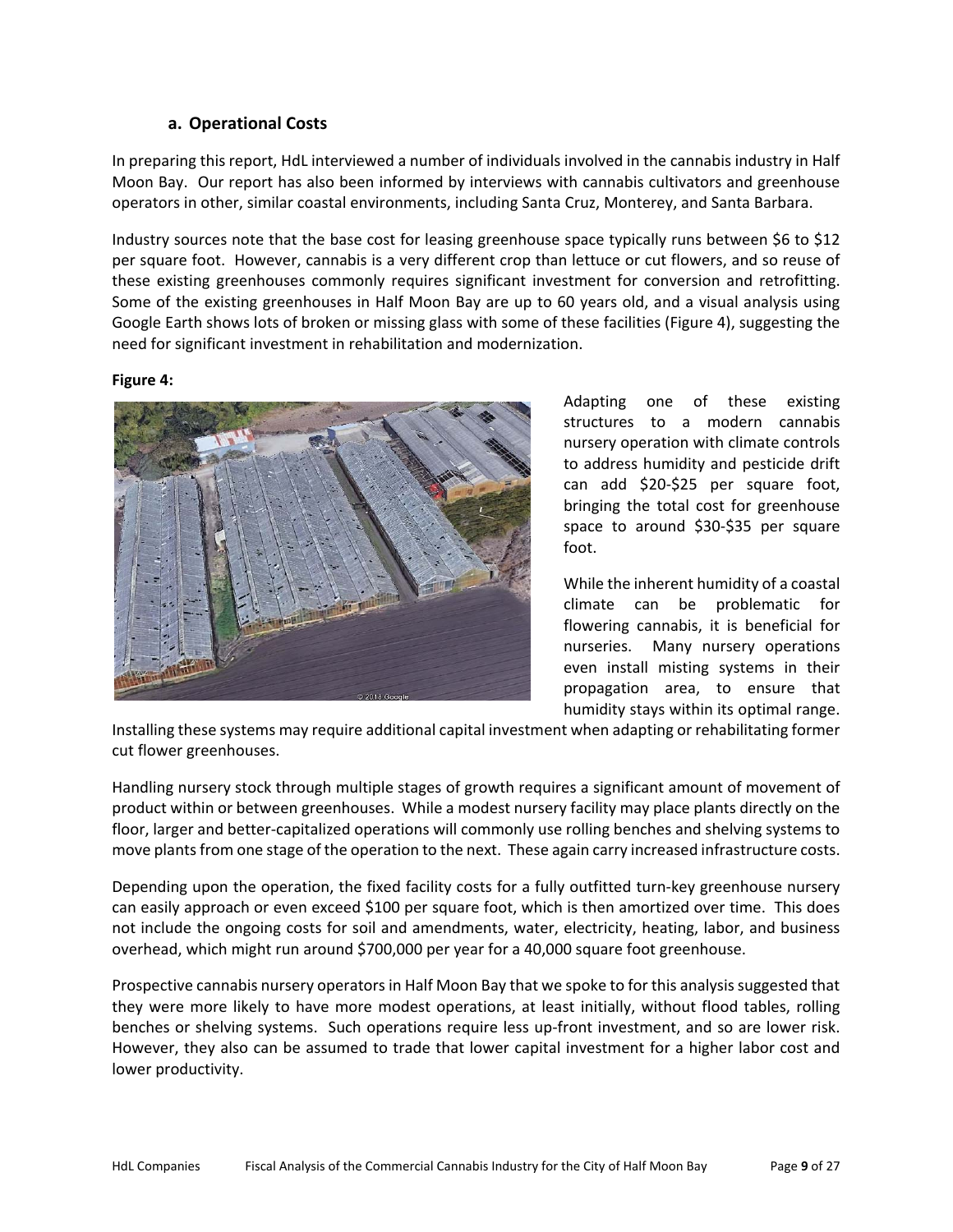# **b. Revenue Projections**

HdL has reviewed over 1,200 applications, business plans, pro-formas and financial audits of cannabis businesses, including nurseries. While there is a range of sizes and operational models, an average model would be a 40,000 square foot operation generating around \$2.5 million in annual gross receipts. Depending upon the lease and financing terms, the amount of up-front investment needed for rehabilitation and upgrades, and other factors, it is very possible that operational costs may yield little or no profit in the first year, after which they should settle in to under \$2 million per year. These figures are prospective, and are based upon anticipated costs, yields and pricing.

| <b>Comparative Revenue Projections for Potential Nursery Sites</b> |                   |                       |           |                 |                |  |  |  |
|--------------------------------------------------------------------|-------------------|-----------------------|-----------|-----------------|----------------|--|--|--|
| <b>Parcel</b>                                                      | <b>Greenhouse</b> | (sf)<br><b>Canopy</b> | Revenue @ | <b>Gross</b>    | <b>Revenue</b> |  |  |  |
|                                                                    | (sf)              |                       | \$1/sf    | <b>Receipts</b> | @1% GR         |  |  |  |
| 056-260-020                                                        | 40,000            | 20,000                | \$20,000  | \$2,500,000     | \$25,000       |  |  |  |
| 056-260-030                                                        | 41,000            | 20,500                | \$20,500  | \$2,562,500     | \$25,625       |  |  |  |
| 056-260-130                                                        | 60,000            | 30,000                | \$30,000  | \$3,750,000     | \$37,500       |  |  |  |
| 048-300-080                                                        | 161,809           | 80,905                | \$80,905  | \$10,113,063    | \$101,131      |  |  |  |
| 048-300-110                                                        | 87,000            | 43,500                | \$43,500  | \$5,437,500     | \$54,375       |  |  |  |
| 048-300-210                                                        | 375,400           | 187,700               | \$187,700 | \$23,462,500    | \$234,625      |  |  |  |
| 048-300-220                                                        | 260,000           | 130,000               | \$130,000 | \$16,250,000    | \$162,500      |  |  |  |
| 048-300-230                                                        | 126,200           | 63,100                | \$63,100  | \$7,887,500     | \$78,875       |  |  |  |
| 048-300-260                                                        | 152,000           | 76,000                | \$76,000  | \$9,500,000     | \$95,000       |  |  |  |
| <b>Totals</b>                                                      | 1,303,409         | 651,705               | \$651,705 | \$81,463,063    | \$814,631      |  |  |  |

#### **Figure 5:**

Figure 5 shows the comparative revenues that could potentially be generated by a tax on cannabis nurseries in Half Moon Bay, using either a tax on the square footage of canopy space or a tax or the gross receipts of the business. For the square footage tax, we assume the amount of taxable canopy area (the area that will actually contain cannabis plants at any stage of growth) at 50% of the overall greenhouse space. Applying a tax rate of \$1 per square foot would yield potential revenue to the City of \$651,705. We can project revenues from higher rates simply by multiplying this base rate, so that a rate of \$2 per square foot would yield \$1,303,410 and a rate of \$3 per square foot would yield \$1,955,115.

It's important to note that these projections assume all of the parcels under consideration are converted and utilized for cannabis nurseries. We caution that this is unlikely to be the case due to current market oversaturation, as discussed in Section II of this report. While there is still significant opportunity for cannabis nurseries in the Bay Area region, those nurseries would have to provide product to cultivators that are within a reasonable delivery distance.

Using a tax on the gross receipts of the business, we assume that a typical 40,000 square foot operation would generate an average of \$2,500,000 per year in gross receipts. We apply this figure proportionally (\$62.50 per square foot) to anticipate the potential receipts from larger size operations. From this, a gross receipts tax of 1% would generate potential revenue to the City of \$814,631 per year. We can project revenues from higher rates simply by multiplying this base rate, so that a 2% rate would yield \$1,629,262, and a 3% rate would yield \$2,443,893.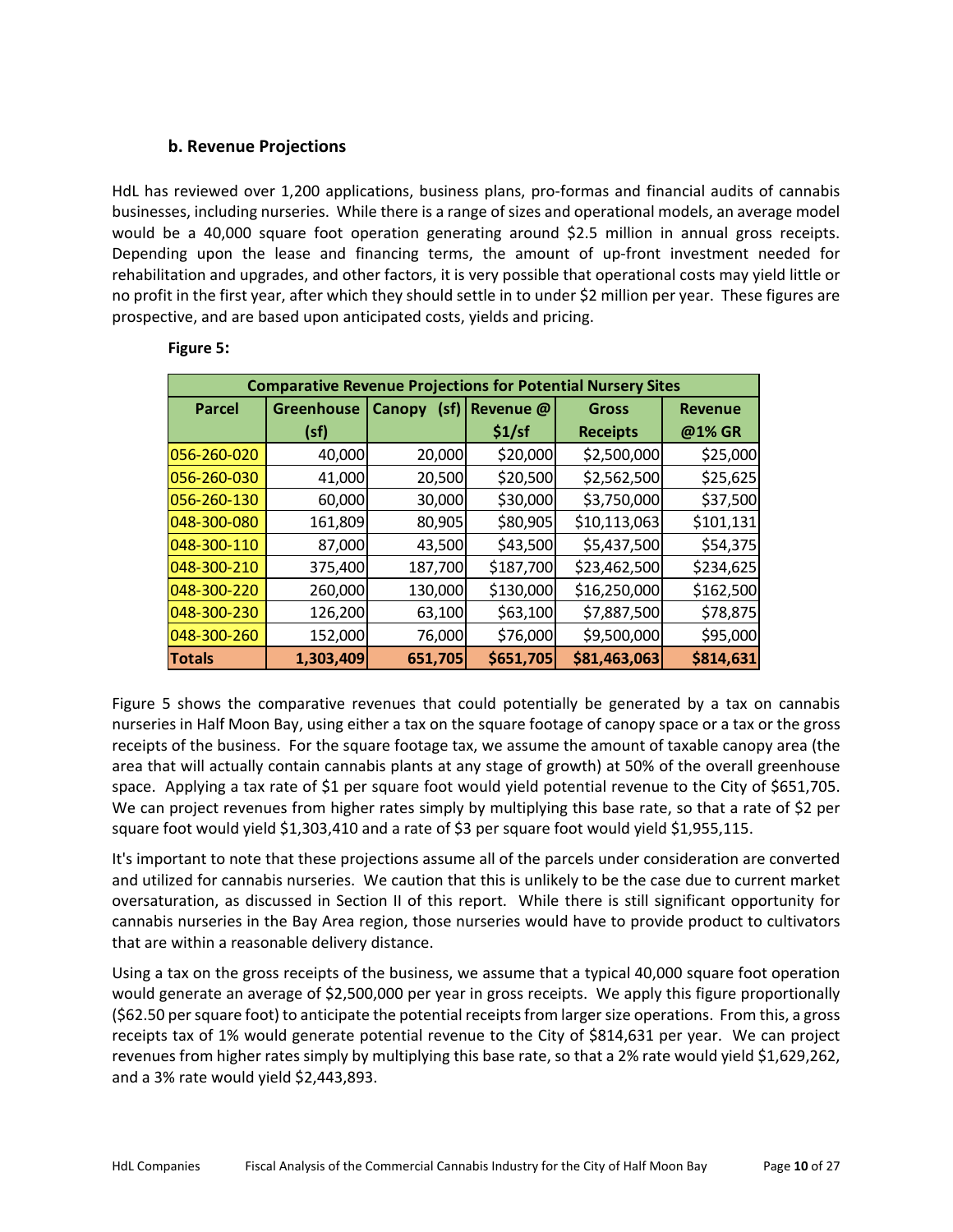# **IV. Commercial Cannabis Cultivation (Mature Plants)**

The same coastal climate that makes regions like Half Moon Bay and the Salinas Valley ideal for cannabis nurseries can be far less attractive for cultivation of flowering plants. Flowering cannabis is not well suited to humid conditions, which can lead to mold or fungus. Frequent fog limits the amount of natural sunlight available, increasing the need for supplemental light.

The lesser amount of light available necessitates somewhat broader spacing between plants to ensure that the light can penetrate into the canopy. This results in a smaller average yield than we might expect to see in other areas. We typically assume that canopy covers 75% of the cultivation area, but coastal growers we have spoken with for this and other studies report that they average 50% to 65%. We commonly use a yield figure of 45 grams per square foot (or 1 pound per 10 square feet) in our analyses, but growers noted a range of 15 to 40 grams per square foot. While a Tier 2 mixed‐light grow might ideally be capable of up to 4 cycles per year, growers in coastal areas note that they are more likely to yield just 2 to 3 cycles, with an average of 2.5.

These conditions limit both the per-cycle yield and the number of harvests possible, and ultimately produce a lower‐grade product. Many greenhouse cultivators we spoke with in Salinas noted that the cannabis they are producing is being sold into the lower-price "commercial grade" market for extraction of cannabis oil. While dried flower can sell for around \$1,000 per pound, cannabis sold for extraction might sell for \$500 per pound or less. Cannabis cultivation in the City's coastal greenhouses would likely struggle to be competitive with product grown elsewhere, either in sunnier locations or indoors. It is likely that cannabis nurseries would remain the dominant sector.

Though tax rates for cultivation and other commercial cannabis activities vary around the State, there appear to be developing norms. HdL is currently working with 25 local governments around California on tax measures for the upcoming June and November 2018 ballots. The common rates we are seeing for mixed‐light (greenhouse) cultivation are between \$4 and \$7 per square foot. The range for nurseries is between \$1 and \$2 per square foot. The rates for other cannabis businesses are commonly from 2% up to 6% of gross receipts. Testing laboratories, as an exception, fall between 1% and 2%, in recognition of the quasi-regulatory function they provide. These rates are shown in Figure 6, below.

| <b>Common Local Tax Rates Among 2018 Ballot Measures</b>            |                        |                        |  |  |  |  |
|---------------------------------------------------------------------|------------------------|------------------------|--|--|--|--|
| <b>Cannabis Business Type</b>                                       | <b>Initial Rate</b>    | <b>Maximum Rate</b>    |  |  |  |  |
| <b>Cultivation (greenhouse)</b>                                     | \$4 per square foot    | \$7 per square foot    |  |  |  |  |
| <b>Nurseries</b>                                                    | \$1 per square foot    | \$2 per square foot    |  |  |  |  |
| <b>Manufacturing</b>                                                | 2.5% of gross receipts | 4% of gross receipts   |  |  |  |  |
| <b>Distribution</b><br>3% of gross receipts<br>2% of gross receipts |                        |                        |  |  |  |  |
| <b>Retail</b>                                                       | 4% of gross receipts   | 6% of gross receipts   |  |  |  |  |
| <b>Testing</b>                                                      | 1% of gross receipts   | 2.5% of gross receipts |  |  |  |  |

# **Figure 6:**

Were the City to allow commercial cultivation, it is assumed that it would do so with the same zoning and the setback limitations that it is considering for nurseries. Ultimately, then, this would be an alternate use for the same existing greenhouses on the 4 parcels zoned A1 that were identified for nurseries.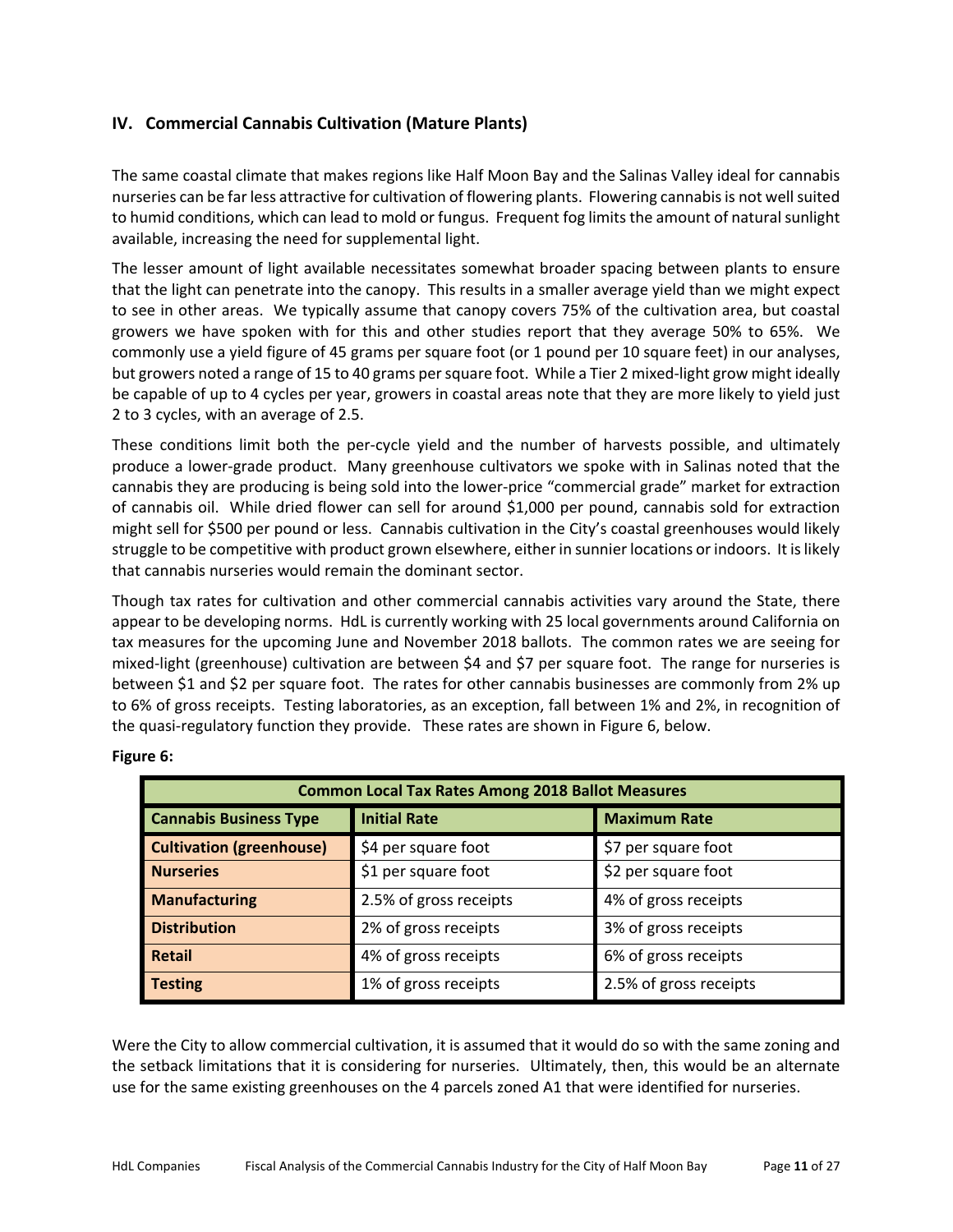To determine the potential revenue that could be generated from cultivation we must apply a different set of assumptions. For a coastal environment, we would assume the taxable canopy area would amount to 65% of the overall greenhouse space. To this, we have applied two different rate structures; a tax on the square footage of canopy, and a tax on the gross receipts of the business.

Figure 7, below, shows the potential revenue that could be generated by applying common rates ranging from \$4 per square foot up to \$7 per square foot. A rate of \$4 per square foot would generate \$3,388,863 in annual revenue. A rate of \$5 per square foot would generate \$4,236,079, and a rate of \$7 would generate \$5,930,511.

| Revenue Projections for Potential Cannabis Cultivation, Square Footage |                   |                       |             |                            |             |  |  |  |
|------------------------------------------------------------------------|-------------------|-----------------------|-------------|----------------------------|-------------|--|--|--|
| <b>Parcel</b>                                                          | <b>Greenhouse</b> | <b>Canopy</b><br>(sf) | Revenue @   | <b>Revenue</b><br>$\omega$ | Revenue @   |  |  |  |
|                                                                        | (sf)              |                       | \$4/SF      | \$5/SF                     | \$7/SF      |  |  |  |
| 056-260-020                                                            | 40,000            | 26,000                | \$104,000   | 130,000                    | \$182,000   |  |  |  |
| 056-260-030                                                            | 41,000            | 26,650                | \$106,600   | 133,250                    | \$186,550   |  |  |  |
| 056-260-130                                                            | 60,000            | 39,000                | \$156,000   | 195,000                    | \$273,000   |  |  |  |
| 048-300-080                                                            | 161,809           | 105,176               | \$420,703   | 525,879                    | \$736,231   |  |  |  |
| 048-300-110                                                            | 87,000            | 56,550                | \$226,200   | 282,750                    | \$395,850   |  |  |  |
| 048-300-210                                                            | 375,400           | 244,010               | \$976,040   | 1,220,050                  | \$1,708,070 |  |  |  |
| 048-300-220                                                            | 260,000           | 169,000               | \$676,000   | 845,000                    | \$1,183,000 |  |  |  |
| 048-300-230                                                            | 126,200           | 82,030                | \$328,120   | 410,150                    | \$574,210   |  |  |  |
| 048-300-260                                                            | 152,000           | 98,800                | \$395,200   | 494,000                    | \$691,600   |  |  |  |
| <b>Totals</b>                                                          | 1,303,409         | 847,216               | \$3,388,863 | \$4,236,079                | \$5,930,511 |  |  |  |

Figure 8 shows the annual revenue that could be generated by applying a tax on the gross receipts of the business. The gross receipts for each cultivation facility are estimated by assuming every 10 square feet of canopy will produce 1 pound of cannabis per harvest, and that greenhouse cultivation will produce three harvests per year. Lastly, we assume a value of \$750 per pound. While this figure may be low, we believe it is best to be conservative as prices have been in steady decline over the past year.

#### **Figure 8:**

| Revenue Projections for Potential Cannabis Cultivation, Gross Receipts |                   |                       |          |               |                     |                     |             |  |
|------------------------------------------------------------------------|-------------------|-----------------------|----------|---------------|---------------------|---------------------|-------------|--|
| <b>Parcel</b>                                                          | <b>Greenhouse</b> | (sf)<br><b>Canopy</b> | Yield @  | Value @       | <b>Revenue</b><br>@ | <b>Revenue</b><br>@ | Revenue @   |  |
|                                                                        | (sf)              |                       | 3 cycles | \$750/lb      | <b>2% GR</b>        | <b>3% GR</b>        | 4% GR       |  |
| 056-260-020                                                            | 40,000            | 26,000                | 7,800    | \$5,850,000   | \$117,000           | \$175,500           | \$234,000   |  |
| 056-260-030                                                            | 41,000            | 26,650                | 7,995    | \$5,996,250   | \$119,925           | \$179,888           | \$239,850   |  |
| 056-260-130                                                            | 60,000            | 39,000                | 11,700   | \$8,775,000   | \$175,500           | \$263,250           | \$351,000   |  |
| 048-300-080                                                            | 161,809           | 105,176               | 31,553   | \$23,664,566  | \$473,291           | \$709,937           | \$946,583   |  |
| 048-300-110                                                            | 87,000            | 56,550                | 16,965   | \$12,723,750  | \$254,475           | \$381,713           | \$508,950   |  |
| 048-300-210                                                            | 375,400           | 244,010               | 73,203   | \$54,902,250  | \$1,098,045         | \$1,647,068         | \$2,196,090 |  |
| 048-300-220                                                            | 260,000           | 169,000               | 50,700   | \$38,025,000  | \$760,500           | \$1,140,750         | \$1,521,000 |  |
| 048-300-230                                                            | 126,200           | 82,030                | 24,609   | \$18,456,750  | \$369,135           | \$553,703           | \$738,270   |  |
| 048-300-260                                                            | 152,000           | 98,800                | 29,640   | \$22,230,000  | \$444,600           | \$666,900           | \$889,200   |  |
| <b>Totals</b>                                                          | 1,303,409         | 847,216               | 254,165  | \$190,623,566 | \$3,812,471         | \$5,718,707         | \$7,624,943 |  |

The rates of 2%, 3% and 4% of gross receipts were chosen because they approximate the same range of tax revenue as the three square‐footage rates. When these rates are applied to the assumptions above, they result in annual revenue of between \$3,812,471 and \$7,624,943, as shown in Figure 8.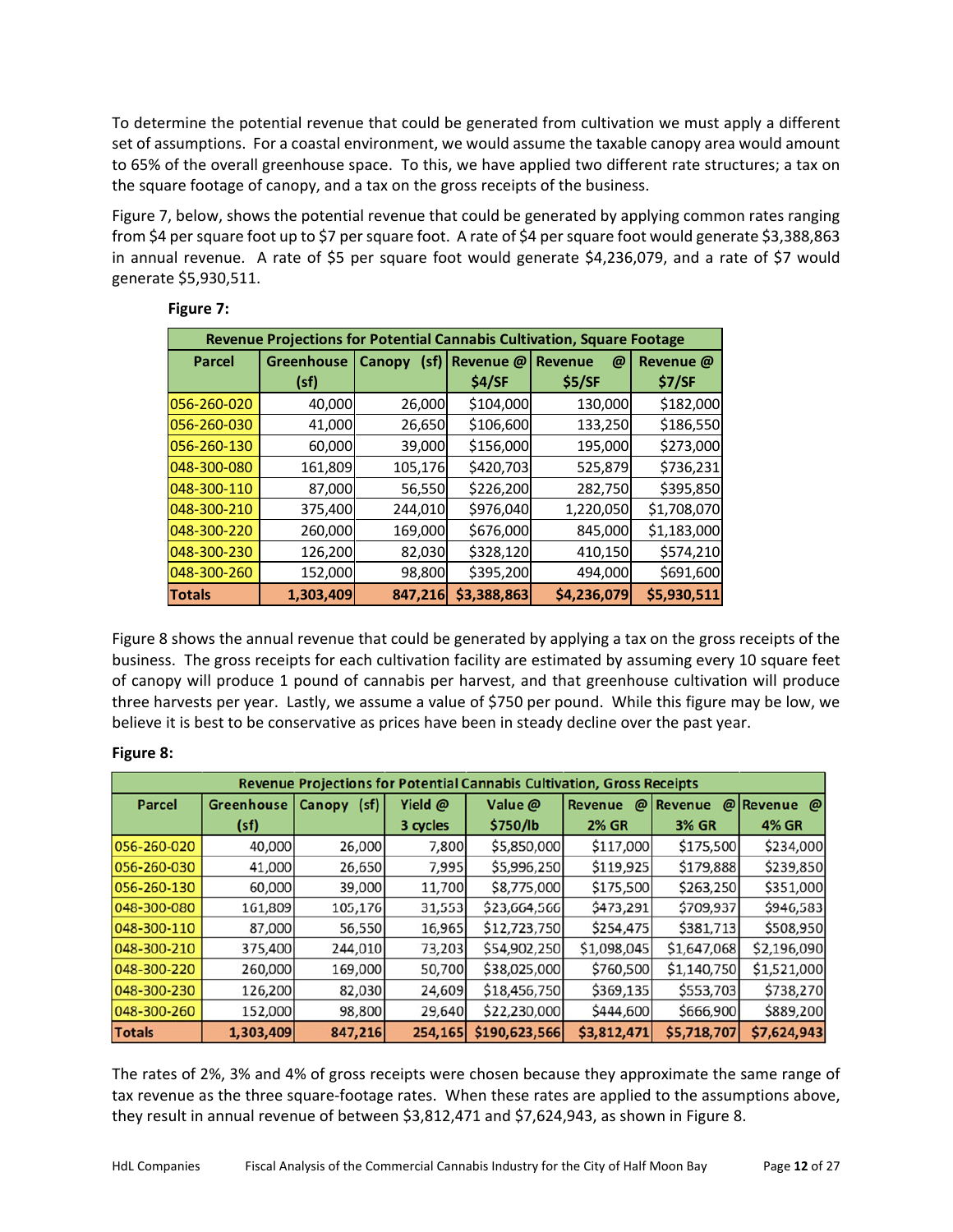As with nurseries, we would caution the City that these projections assume all of the parcels under consideration are utilized for cultivation, which is unlikely to be the case. The City may also want to limit the number of A1 parcels being utilized for cannabis as a matter of policy. We would encourage the City to base any revenue projections on a smaller percentage of these parcels being converted for such use.

The City has an estimated 1.3 million square feet of greenhouse space that is currently being utilized for a variety of garden plants, vegetables, nursery starts and cut flowers. A single parcel may have dozens of greenhouses, each of which may be producing multiple products at one time, instead of just a single monocrop. It is likely that cannabis nurseries or cultivation would utilize this space in the same way, by leasing individual greenhouse spaces rather than converting an entire parcel.

The largest license size available for mixed-light cultivation (Type 3B) is limited to 22,000 square feet, and CalCannabis limits those licenses to one per licensee. The Type 2B license is limited to 10,000 square feet, but there is no limitation on the number of those licenses a single licensee may hold, making them far more common. The smallest of the candidate parcels (056‐260‐020) has 40,000 square feet of greenhouse space, and the largest (048‐300‐210) has 375,400 square feet. Any of the parcels in the City's inventory would be able to accommodate a number of separate cannabis licenses, potentially by different licensees, in addition to housing current uses in neighboring greenhouses.

We believe the most likely scenario for the City, assuming both cannabis nurseries and cultivation were both permitted, is that up to 20% of the available greenhouse space might reasonably be utilized for commercial cannabis operations. This would amount to 260,000 square feet of total cultivation area, with a correspondingly smaller proportion of actual canopy. For purpose of revenue projections, we shall anticipate that perhaps 40% of that space (104,000 square feet) would be used for nurseries and 60% (156,000 square feet) would be used for cultivation.

Based on this scenario, and using the same assumptions as in Figures 7 and 8, above, we anticipate that a tax rate of \$1 per square foot for nurseries would generate \$52,000 in annual revenue for the City of Half Moon Bay. A rate of \$2 per square foot would generate \$104,000, and a rate of \$3 would generate \$156,000. If the same area of nursery space was taxed on gross receipts, a rate of 1% would generate \$65,000 in annual revenue, a rate of 2% would generate \$130,000, and a rate of 3% would generate \$195,000.

Assuming 156,000 square feet of greenhouse cultivation space, applying a tax rate of \$4 per square foot would generate \$405,600 in annual revenue to the City, a rate of \$5 per square foot would generate \$507,000 and a rate of \$7 per square foot would generate \$709,800. Applying a tax on gross receipts to the same scenario, a rate of 2% would generate \$456,000, a rate of 3% would generate \$684,450, and a rate of 4% would generate \$912,600.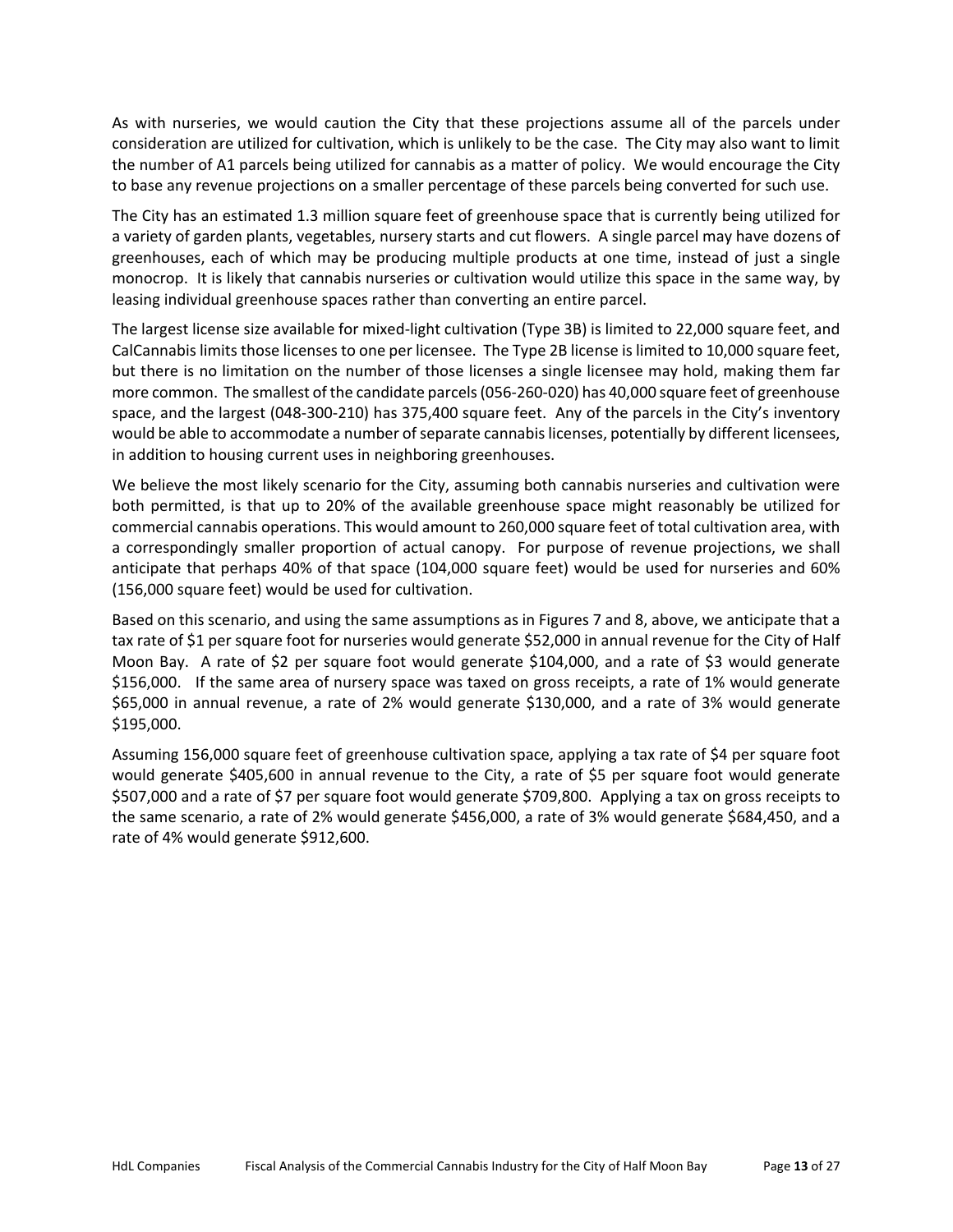#### **V. State Tax Considerations**

To determine what local tax rates or structures might be most appropriate, they must be considered in the context of other taxes imposed by the State. Any local taxes will be in addition to those taxes applied through the Adult Use of Marijuana Act (AUMA), which imposes both a 15% excise tax on purchases of cannabis or cannabis products and a separate cultivation tax on harvested cannabis that enters the commercial market, as well as sales tax. Taxes are most commonly expressed as a percent of price or value, so some method of conversion is necessary to allow development of an appropriate cultivation tax based on square footage.

The State cultivation tax is set at a rate of \$9.25 per ounce of dried flower or \$2.75 per ounce of dried leaf. Because these rates are set per ounce, rather than as a percentage of price paid, the tax is the same whether the cultivator is producing commercial-grade cannabis at \$500 per pound or top-grade cannabis at \$2,500 per pound. The cultivator is generally responsible for payment of the tax, though that responsibility may be passed along to either a manufacturer or distributor via invoice. at the time the product is first sold or transferred. The distributor is responsible for collecting the tax from the cultivator upon entry into the commercial market, and remitting it to the Board of Equalization.

The cultivation tax of \$9.25 per ounce of dried flower is equivalent to \$148 per pound. Just a year ago, HdL would have assumed an average wholesale market price for dried flower of around \$1,480 per pound, which would make that \$148 equal to 10% of value. Since then, however, prices have plummeted. Competitive market forces enabled by legalization have brought the average price for cannabis down to around \$1,000 per pound, or even less (cannabis prices vary greatly based on quality of the product)<sup>vii</sup>.

Our discussions with greenhouse cultivators in other coastal communities suggest that they primarily produce commercial grade cannabis for extraction, with an average price around \$750 per pound. If we apply the 9.25 per ounce to this lower average price, then it represents approximately 20% of value. We shall generally round up to 20% for purposes of the calculations in this analysis.

Conversations with cannabis industry trade groups suggest that the cumulative tax rate on the end product should remain at or around 30%. Higher rates create too much price disparity between legal and illegal cannabis, making it harder for the regulated industry to compete with the black market. Higher local tax rates can also make a county or city less attractive to the industry, especially for manufacturers and distributors, which have greater flexibility in choosing where to locate. We believe that setting rates that adhere to this 30% rule will help keep the local cannabis industry competitive with other cultivators across California, thus encouraging the transition to a legal industry.

Figure 9 shows how the cumulative tax rate on cannabis builds as the product moves towards market (note: manufacturers are not included in this cumulative chart because there are too many product variables to consider). The combination of taxes on cultivation hover around 30.07%, including a local cultivation tax equivalent to 3% of value, which is roughly comparable to a rate of \$7 per square foot for greenhouse cultivation yielding 3 harvests per year.

After the distributor's markup is figured in, the tax as a percentage of total price comes down to 19.39%, including a local tax of 2%. Both the local tax and the State 15% excise tax are added to the final retail price, bringing the total amount of taxes paid to \$742 per pound, or 24.12%. Non‐medical purchases would pay an additional 8.75% retail sales tax, for a total tax paid of \$1,012 per pound, and a total tax rate of 30.22%. Of this total, the cumulative local tax in this scenario would be 6.82%, or \$228.31.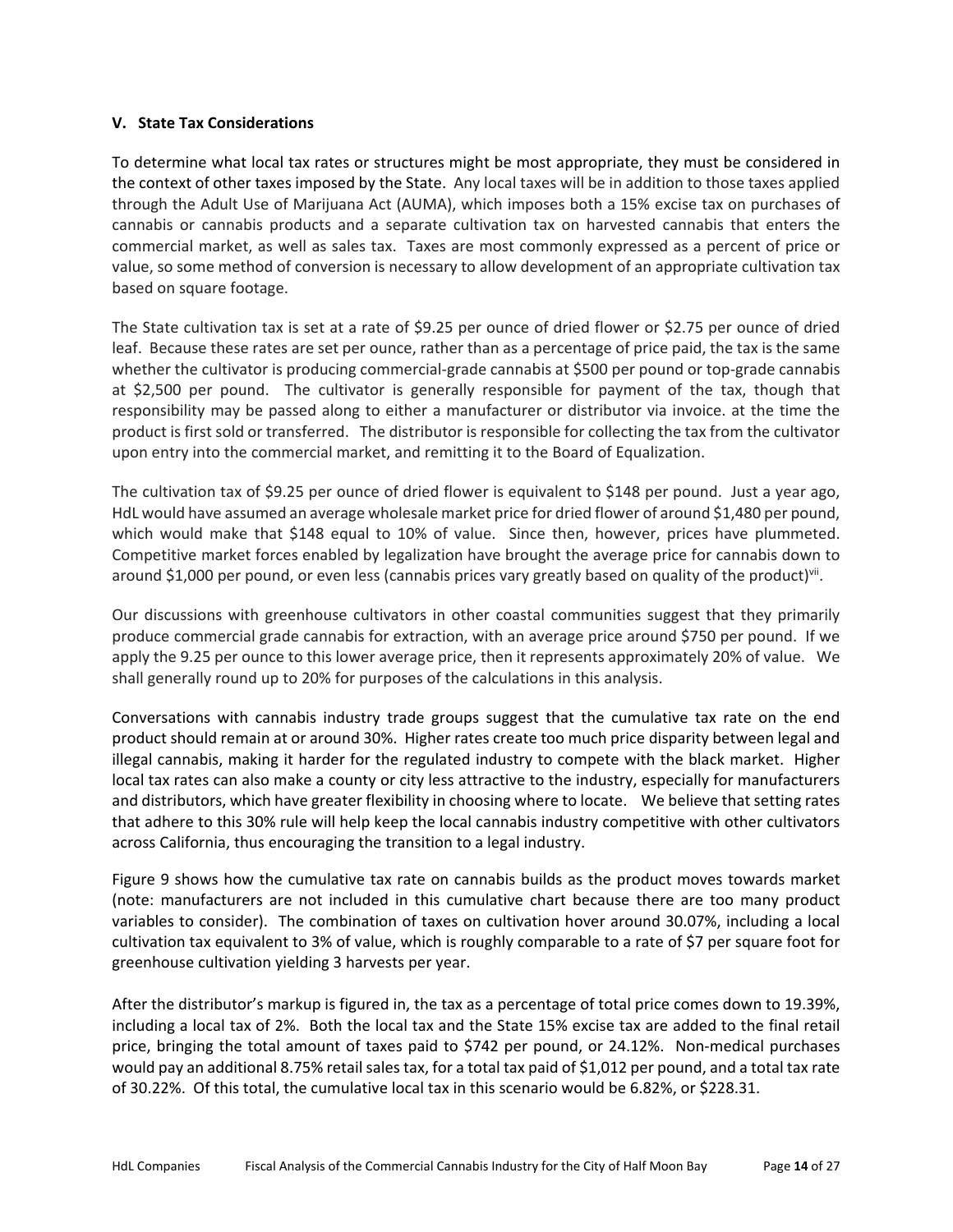| <b>Cumulative Cannabis Taxes</b>  |                 |                 |                         |  |  |  |
|-----------------------------------|-----------------|-----------------|-------------------------|--|--|--|
| Category                          | <b>Amount</b>   | <b>Increase</b> | <b>Cumulative Price</b> |  |  |  |
| <b>Producer Price</b>             | \$750           | \$750           | \$750                   |  |  |  |
| <b>State Cultivation Tax</b>      | \$9.25/oz       | \$148           | \$898                   |  |  |  |
| <b>Local Tax</b>                  | 3.00%           | \$23            | \$921                   |  |  |  |
| <b>Batch Testing</b>              | \$50/lb, +0.50% | \$55            | \$976                   |  |  |  |
| <b>Wholesale Price w/ Taxes</b>   |                 | \$976           |                         |  |  |  |
| <b>Total Tax at Wholesale</b>     |                 | \$226           |                         |  |  |  |
| Tax as %                          |                 | 30.07%          |                         |  |  |  |
|                                   |                 |                 |                         |  |  |  |
| <b>Distributor Markup</b>         | 30.00%          | \$293           | \$1,268                 |  |  |  |
| <b>Local Tax</b>                  | 2.00%           | \$25            | \$1,294                 |  |  |  |
| <b>Total Distributor Price</b>    |                 | \$1,294         |                         |  |  |  |
| <b>Total Taxes at Distributor</b> |                 | \$251           |                         |  |  |  |
| <b>Total Tax as %</b>             |                 | 19.39%          |                         |  |  |  |
|                                   |                 |                 |                         |  |  |  |
| <b>Retailer Markup</b>            | 100.00%         | \$1,294         | \$2,587                 |  |  |  |
| <b>Local Tax</b>                  | 4.00%           | \$103           | \$2,691                 |  |  |  |
| <b>State Excise Tax</b>           | 15.00%          | \$388           | \$3,079                 |  |  |  |
| <b>Total Retailer Price</b>       |                 | \$3,079         |                         |  |  |  |
| <b>Total Taxes at Retail</b>      |                 | \$742           |                         |  |  |  |
| <b>Total Tax as %</b>             |                 | 24.12%          |                         |  |  |  |
|                                   |                 |                 |                         |  |  |  |
| <b>CA Sales Tax (non-medical)</b> | 6.25%           | \$192           | \$3,271                 |  |  |  |
| <b>Local Sales Tax</b>            | 2.50%           | \$77            | \$3,348                 |  |  |  |
| <b>Total Taxes at Retail</b>      |                 | \$1,012         |                         |  |  |  |
| <b>Total Tax as %</b>             |                 | 30.22%          |                         |  |  |  |
| <b>Total Local Tax</b>            |                 | 6.82%           | \$228.31                |  |  |  |

**Figure 9:** 

The 15% excise tax is measured by the average market price at retail (currently about \$10 per gram for dried flower, which works out to approximately \$4,500 per pound at the onegram unit price), instead of by the actual gross receipts. In this way, neither the cultivation tax nor the excise tax are based on the actual price paid for the product. However, our model diverges a bit from this pricing, as the \$750 per pound price is assumed to be primarily for extraction. At an assumed price of \$1,000 per pound, our model tracks closely with these average retail prices for a gram of flower.

Though a total tax of around 30%‐31% would almost certainly be considered high for any other business or product, it is still within the range of taxes imposed by other states that have legalized cannabisvill. The State of Colorado charges combined State taxes of 23% on retail (non‐medical) cannabis. Combined State and local sales taxes can

range greatly from 2.9% to 11.2%, but are commonly around 4.9% in unincorporated areas. This would give us a comparison rate of 27.9%. Oregon originally imposed an excise tax of 25%, which was later reduced to 17%. Local jurisdictions are allowed to impose an additional 3% local tax, which would bring the total to 20%, but there is otherwise no additional state or local sales tax in Oregon. The State of Washington imposes a 37% excise tax on cannabis before any regular state or local sales taxes are applied. These are commonly around 8.1% in unincorporated areas, which would give a total of 45.1%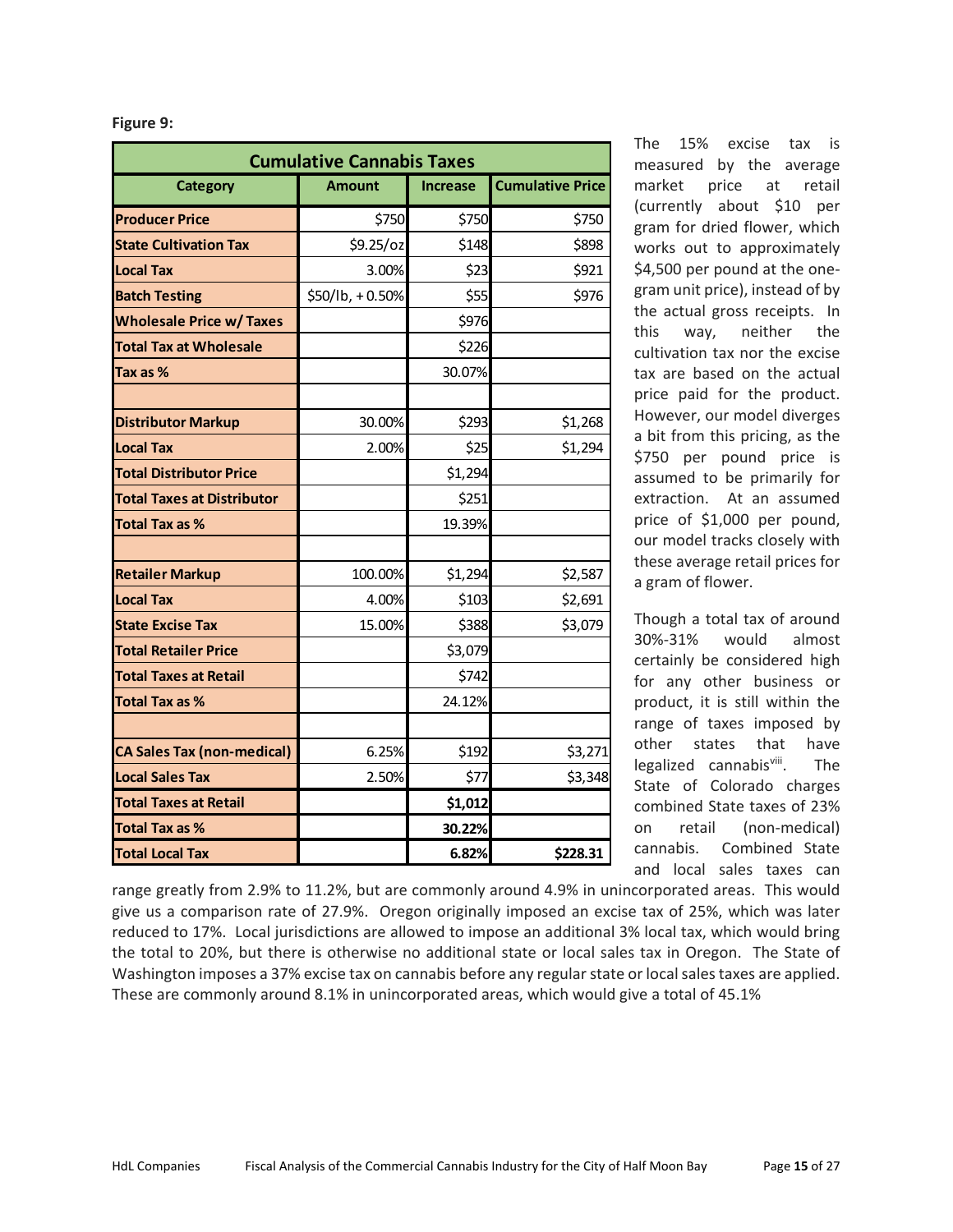# **VI. Cannabis Retailers**

California provides a single license type for cannabis retailers (Type 10), though it is available in both M (Medical) or A (Adult Use) versions. The Bureau of Cannabis Control created an additional Type 9 license for non-storefront retailers which conduct retail cannabis sales exclusively by delivery. Local jurisdictions have the authority to allow either or both types of retailers, under either or both M and A designations.

The Bureau of Cannabis Control projects that more than half of the adult use purchases currently in the black market will transition to the legal market to avoid the inconvenience, stigma and risks of buying unknown product through an unlicensed seller<sup>ix</sup>. Essentially, the easier, cheaper and more reliable it is for consumers to access quality cannabis legally, the less reason they will have to purchase it through the black market. That same study projects that 60% of those currently in the legal, medical cannabis market will shift to the adult use market, for the reasons noted above. The availability of legal adult use cannabis is also anticipated to produce a small 9.4% increase in consumer demand.

The number of cannabis retailers that a city or county can support can be estimated based upon population and neighboring communities. Half Moon Bay has a population of approximately 12,000 people, with an additional 12,000 people in the surrounding unincorporated area from Moss Beach to Pescadero. This gives a potential customer base of approximately 24,000 people.

A 2015 survey by the Humboldt Institute for Interdisciplinary Marijuana Studies<sup>x</sup> found an average of 4-6 retailers (or dispensaries) for every 100,000 people statewide, and likely more in communities with higher social acceptance and use. From this, we anticipate that the population of Half Moon Bay and the surrounding area could support 1 or 2 cannabis retailers. Given the high amount of tourism and visitor traffic, we believe that 2 retailers would be sustainable.

The gross receipts for retailers is variable depending upon the number of retailers serving a given population, so it's reasonable to expect that more retailers will mean fewer customers for each and, thus, lower gross receipts. HdL has reviewed confidential sales tax data for over 1,400 cannabis-related businesses. This data suggests that gross receipts for cannabis retailers commonly range from \$1,000,000 to \$4,000,000, with a midpoint around \$2,500,000. We would expect that 2 retailers in Half Moon Bay would share the local market and so they would likely be much smaller storefronts with lower individual receipts. For the purpose of revenue projections, we will assume that the City could support 2 retailers with average gross receipts of \$2,000,000 each.

| <b>Cannabis Retailers</b>                                                                                                                                                                                    |  |             |             |           |           |           |  |  |
|--------------------------------------------------------------------------------------------------------------------------------------------------------------------------------------------------------------|--|-------------|-------------|-----------|-----------|-----------|--|--|
| Total Gross   Revenue @ Revenue @ Revenue @<br># of<br><b>License Type</b><br><b>Avg Gross</b><br><b>Receipts</b><br><b>Receipts</b><br>5.0% Tax<br>6.0% Tax<br>Licenses<br>4.0% Tax<br>Rate<br>Rate<br>Rate |  |             |             |           |           |           |  |  |
| <b>Retailers</b>                                                                                                                                                                                             |  | \$2,000,000 | \$4,000,000 | \$160,000 | \$200,000 | \$240,000 |  |  |

# **Figure 10:**

Figure 10 shows the amount of revenue that could be generated under these assumptions, applying the range of rates shown in Figure 6. A tax of 4% on gross receipts would generate \$160,000 annually. A tax of 5% would generate \$200,000, and a tax of 6% would generate \$240,000.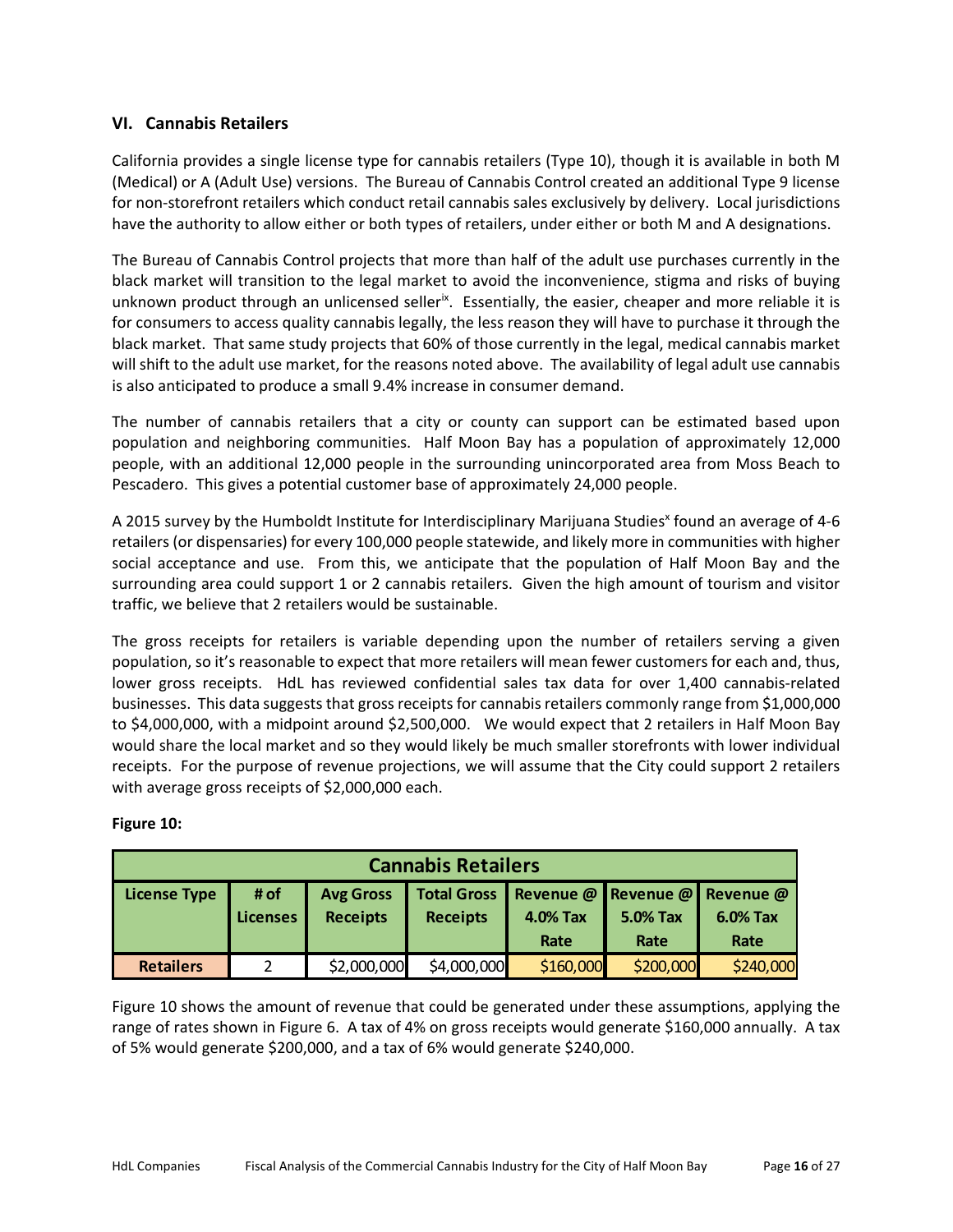# **VII. Cannabis Delivery Services**

There are currently no legally‐operating cannabis retailers anywhere in San Mateo County. The nearest licensed retailers would be an hour drive or more to San Francisco, San Jose or Santa Cruz. However, this does not prevent consumers in Half Moon Bay from accessing cannabis through unlicensed delivery services. The Weedmaps website (weedmaps.com) lists approximately 85 unlicensed delivery services in San Mateo County, including 3 that serve Half Moon Bay.

There is currently a lack of legal clarity around cross-jurisdictional delivery of cannabis products, but some cities require cannabis retailers to obtain a permit to be allowed to deliver within their city limits, even if they are located elsewhere. Many of these cities impose a tax on all delivery businesses, whether licensed or not, though they may be unlikely to actually collect any revenue from illegal and unlicensed businesses. Projecting revenue from cannabis delivery services is very different than projections for storefront retailers. Taxing storefront retailers may capture sales from the surrounding area as well as sales from visitors and tourism, while taxing deliveries is limited to those sales that happen within the City limits.

Estimates of the percentage of the population that uses cannabis vary from around 10% to 13%<sup>xi</sup>, up to as high as 22%<sup>xii</sup>. While our estimate for retailers located within the City captured a potential client base of 24,700, our estimate for capturing sales from delivery services is limited to the City's own population of 12,700. From this figure, we then apply a range of assumptions for the percentage of consumers who use delivery services for their purchases. This ranges from 30% up to 60%<sup>xiii</sup>. with a midpoint of 45%. Given Half Moon Bay's population of roughly 12,700, these two assumptions yield an estimate of cannabis delivery customers from a low of 381 to a high of 1,676, with a midpoint of 914.

The average cannabis transaction is \$73, and average frequency of purchases is twice a month<sup>xiv</sup>. Applying these figures to the customer base, above, we develop a range of gross receipts generated by Half Moon Bay residents of between \$667,512 and \$2,937,053, with a midpoint of \$1,602,029.

When we apply the proposed rates to the mid-point estimate of gross receipts, we project that a tax of 4% would generate \$852,733 in annual revenue, a tax of 5% would generate \$1,065,917, and a tax of 6% would generate \$1,279,100 in annual revenue to the City, with a midpoint estimate of \$96,122. These estimates are shown in Figure 11, below.

| Revenue Projections for Cannabis Delivery Tax in the City of Half Moon Bay |                        |                                     |                         |  |
|----------------------------------------------------------------------------|------------------------|-------------------------------------|-------------------------|--|
|                                                                            | Low<br><b>Estimate</b> | <b>Mid-Point</b><br><b>Estimate</b> | High<br><b>Estimate</b> |  |
| <b>City population</b>                                                     | 12,700                 | 12,700                              | 12,700                  |  |
| Percentage of population that uses cannabis                                | 10.0%                  | 16.0%                               | 22.0%                   |  |
| <b>Number of cannabis users</b>                                            | 1,270                  | 2,032                               | 2,794                   |  |
| Percentage of cannabis users that use delivery                             | 30.0%                  | 45.0%                               | 60.0%                   |  |
| <b>Number of delivery customers</b>                                        | 381                    | 914                                 | 1,676                   |  |
| <b>Average transaction amount</b>                                          | \$73                   | \$73                                | \$73                    |  |
| <b>Transaction frequency (per month)</b>                                   |                        | 2                                   | 2                       |  |
| <b>Monthly gross receipts</b>                                              | \$55,626               | \$133,502                           | \$244,754               |  |
| <b>Annual gross receipts</b>                                               | \$667,512              | \$1,602,029                         | \$2,937,053             |  |
|                                                                            |                        |                                     |                         |  |
| Annual revenue by tax rate (below)                                         |                        |                                     |                         |  |
| 4%                                                                         | \$26,700               | \$64,081                            | \$117,482               |  |
| 5%                                                                         | \$33,376               | \$80,101                            | \$146,853               |  |
| 6%                                                                         | \$40,051               | \$96,122                            | \$176,223               |  |

#### **Figure 11:**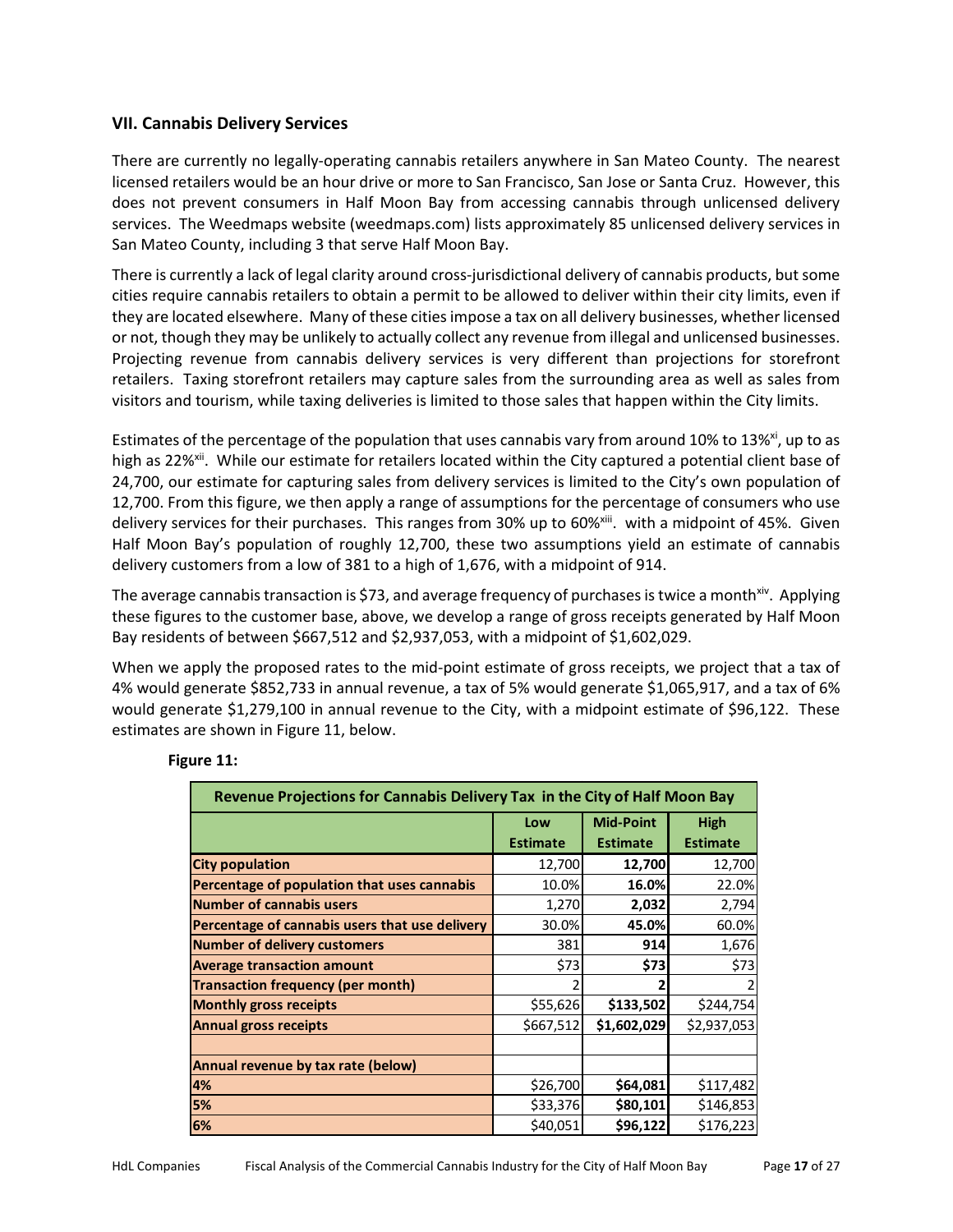# **VIII. Cannabis Manufacturers**

The manufacturing sector is still evolving and expanding, which presents significant opportunities for innovation, business development and job growth. The range of products being produced includes an ever-increasing variety of edibles such as candies, cookies, dressings, and infused drinks. Manufacturers may produce their own extract on site, or they may buy extract from other Type 6 or Type 7 licensees. Much like any other industry, cannabis manufacturers often depend upon other businesses to supply them with the various materials or components that go into their final product. These suppliers do not have to be located in or even near the same jurisdiction as the final manufacturer, and may be located anywhere throughout the state.

Some manufacturers may handle all steps from extraction to packaging the end‐product in the form of vape pens or other such devices. Others may handle only discreet steps, such as making the raw BHO, which is then sold either directly to retailers or to a Type N manufacturer who will package it into vapor cartridges or other end consumer products. Manufacturers also produce a wide variety of tinctures, as well as topicals such as cannabis infused lotions, salves, sprays, balms, and oils.

As of April 10<sup>th</sup>, the Manufactured Cannabis Safety Branch (MCSB) of the California Department of Public Health has issued 688 temporary licenses Statewide. Of these, 356 are for non-volatile extraction, 243 are for volatile extraction, 66 are for non‐extraction manufacturing and 23 are for packaging and labeling. These 688 licenses are held by 398 unique businesses. Most of the duplicate licenses held by a single manufacturer are to allow for both "A" (Adult Use) and "M" (Medicinal Use) manufacturing.

MCSB estimates that there are approximately 1,000 cannabis manufacturing businesses in California, employing 4,140 people. This is an average of 4 new jobs per manufacturer, though this figure likely varies significantly depending on the size and nature of the business.

Attempting to apportion these 1,000 manufacturers across California on a county by county basis is difficult. Our assumption is that these businesses will seek out those communities that offer the best mix of amenities, including access to suppliers and the market, related support industries, a welcoming business and social climate and favorable taxes and regulations. With its small population, relative isolation and limited opportunities for commercial cultivation, Half Moon Bay is unlikely to attract more than a small number of manufacturers. Manufacturers that do locate here would likely do so because it's where the business' owners live, rather than attracting a business from elsewhere.

HdL has reviewed pro‐formas for numerous cannabis manufacturers seeking permits in counties and cities throughout California. From this review we have seen a range of gross receipts from around \$1 million to over \$5 million, with an average in the range of \$2 million to \$3 million. For our analysis, we assume that the City could support perhaps two small manufacturers, which would likely be more of the artisan or boutique scale. We shall use an average of \$1.5 million for purposes of this analysis. When we apply the common range of tax rates shown previously in Figure 6, these businesses could generate between \$75,000 and \$120,000 in annual revenue for the City.

| <b>Commercial Manufacturers</b> |          |                  |                                                 |          |          |           |
|---------------------------------|----------|------------------|-------------------------------------------------|----------|----------|-----------|
| Type $6/7/N/P$                  | # of     | <b>Avg Gross</b> | Total Gross   Revenue @   Revenue @   Revenue @ |          |          |           |
| Manufacturer                    | Licenses | <b>Receipts</b>  | <b>Receipts</b>                                 | 2.5% Tax | 3.0% Tax | 4.0% Tax  |
|                                 |          |                  |                                                 | Rate     | Rate     | Rate      |
| <b>Manufacturers</b>            |          | \$1,500,000      | \$3,000,000                                     | \$75,000 | \$90,000 | \$120,000 |

#### **Figure 12:**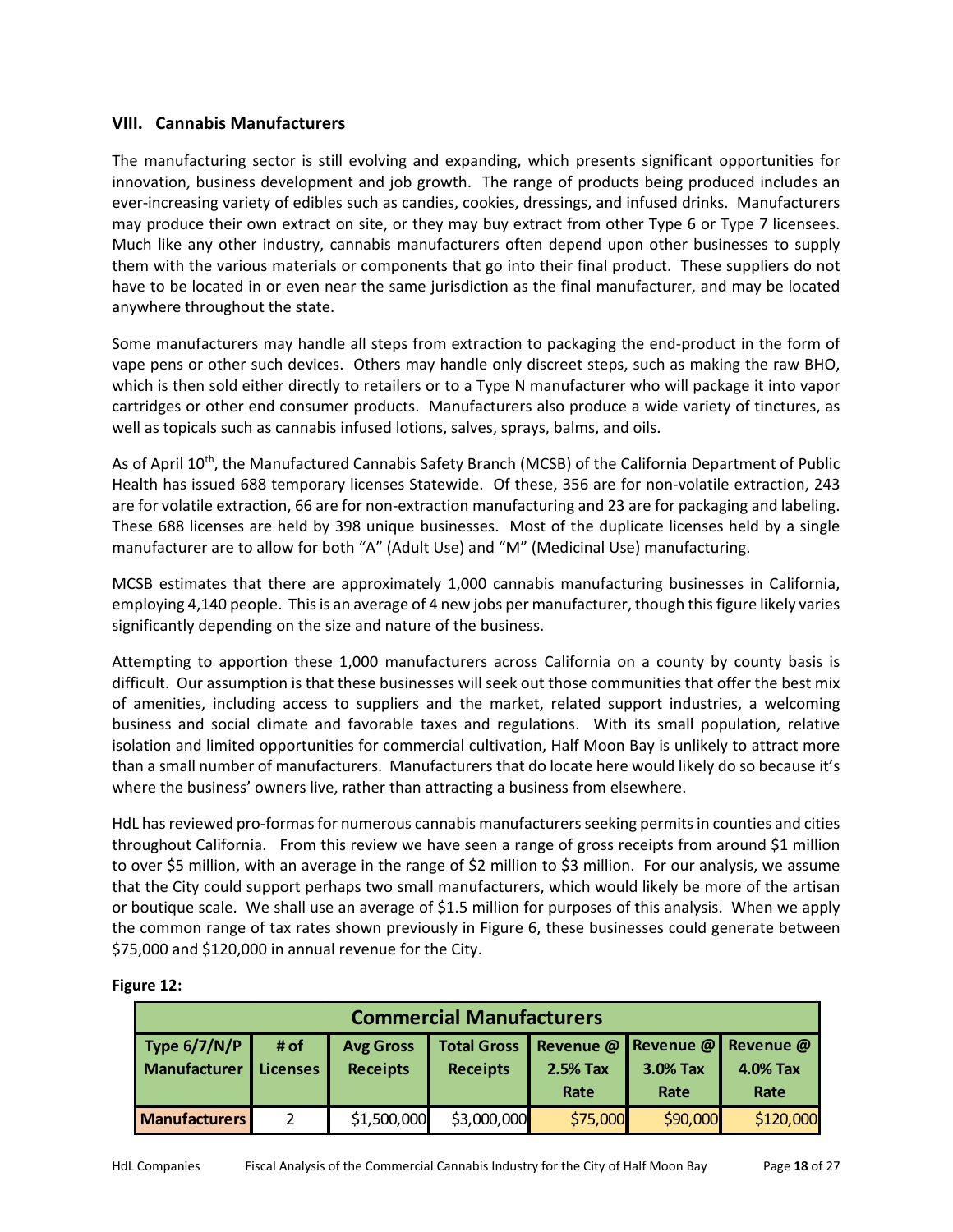# **IX. Summary**

Applying the range of tax rates described in this report, we estimate that a tax of \$1 per square foot on cannabis nurseries could generate up to \$651,705 per year for the City of Half Moon Bay, and a tax of 1% of gross receipts could generate up to \$814,631 per year. However, these projections assume that all of the available greenhouse space on every candidate parcel is utilized for cannabis. This is a highly unlikely scenario.

Assuming that all of the candidate parcels are utilized for cultivation of mature plants, applying a tax of \$4 per square foot would generate up to \$3,388,863 in annual revenue and a tax of \$7 per square foot would generate up to \$5,930,631. Using a tax on gross receipts, a tax rate of 2% would generate annual revenue up to \$3,812,471, and a rate of 4% would generate up to \$7,624,943. Again, though, these "maximum" scenarios should be regarded as highly unlikely.

We believe a more likely scenario is that up to 20% of the existing greenhouse space on the candidate parcels might reasonably be converted for commercial cannabis, with a 60/40 split between cannabis cultivation and cannabis nurseries.

Based on this scenario, a tax rate of \$1 per square foot for nurseries would generate \$52,000 in annual revenue for the City of Half Moon Bay. A rate of \$2 per square foot would generate \$104,000, and a rate of \$3 would generate \$156,000. If the same area of nursery space was taxed on gross receipts, a rate of 1% would generate \$65,000 in annual revenue, a rate of 2% would generate \$130,000, and a rate of 3% would generate \$195,000.

Applying this scenario to cultivation, a tax rate of \$4 per square foot would generate \$405,600 in annual revenue to the City, a rate of \$5 per square foot would generate \$507,000 and a rate of \$7 per square foot would generate \$709,800. Applying a tax on gross receipts to the same scenario, a rate of 2% would generate \$456,000, a rate of 3% would generate \$684,450, and a rate of 4% would generate \$912,600.

| <b>Business Type</b>      | <b>Quantity</b> | Low tax rate | <b>Revenue</b> | <b>High Tax Rate</b> | <b>Revenue</b> |
|---------------------------|-----------------|--------------|----------------|----------------------|----------------|
| Nurseries (SqFt)          | 104,000 sf      | \$1/sf       | \$52,000       | \$3/sf               | \$156,000      |
| Nurseries (%GR)           | 104,000 sf      | 1 %          | \$65,000       | 3%                   | \$195,000      |
| <b>Cultivation (SqFt)</b> | 156,000 sf      | \$4/sf       | \$405,600      | \$7/sf               | \$709,800      |
| Cultivation (%GR)         | 156,000 sf      | 2%           | \$456,000      | 4%                   | \$912,600      |
| Retailer                  | $\mathcal{P}$   | 4.0%         | \$160,000      | 6.0%                 | \$240,000      |
| Manufacturer              | $\mathcal{P}$   | 2.5%         | \$75,000       | 4.0%                 | \$120,000      |
| <b>Total (SqFt)</b>       |                 |              | \$692,600      |                      | \$1,225,800    |
| <b>Total (%GR)</b>        |                 |              | \$756,000      |                      | \$1,467,600    |

# **Figure 13:**

When combined with cannabis manufacturers and retailers, permitting these commercial cannabis businesses within the City of Half Moon Bay could reasonably generate between \$692,000 and \$1,467,600 in annual revenue to the City, depending upon the tax structure selected and the specific rates. These combined rates and revenues are shown in Figure 13, above.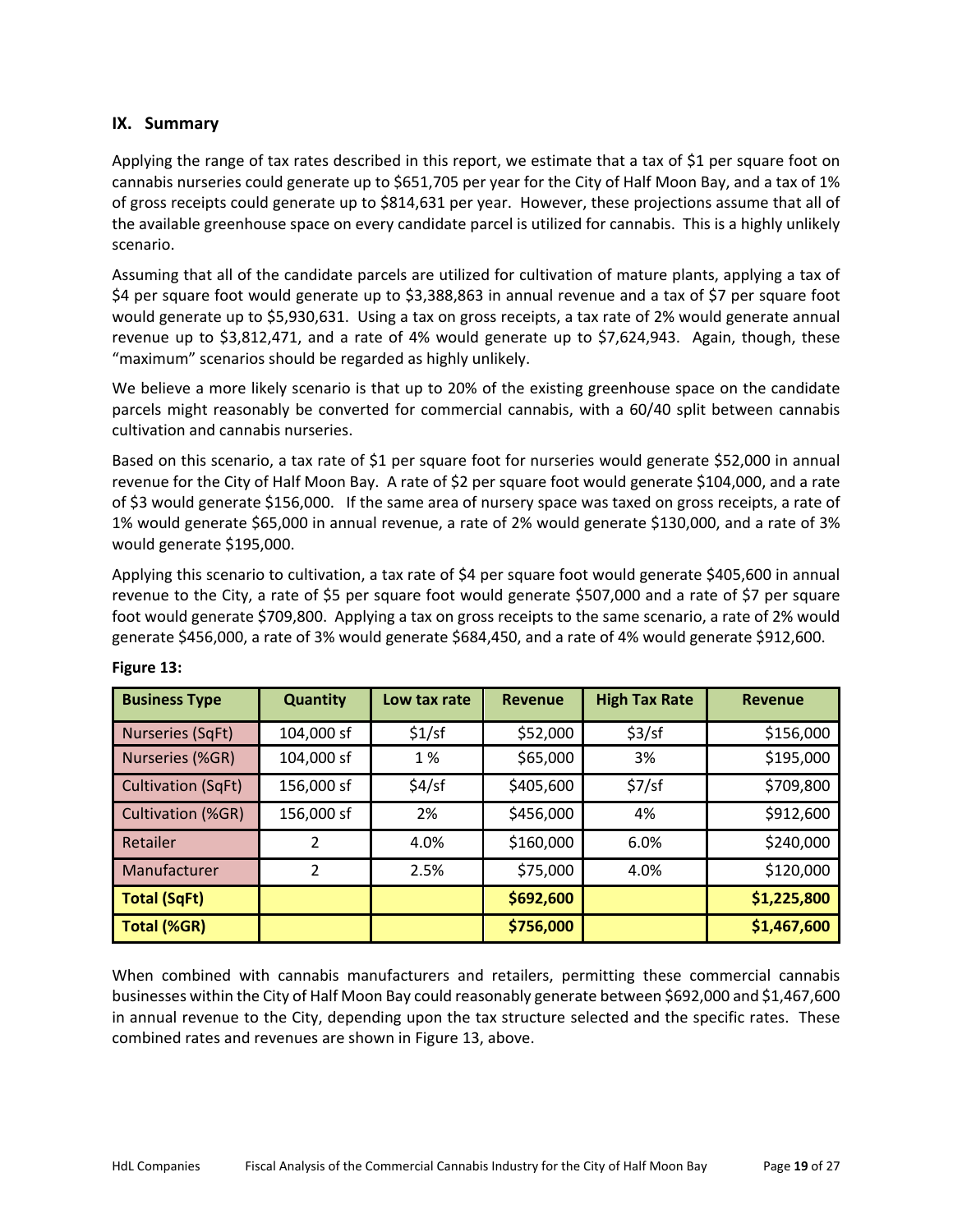# **X. Appendix**

| Legal and Regulatory Background for California | Page 21 |
|------------------------------------------------|---------|
| General Economic Impacts                       | Page 25 |
| <b>References</b>                              | Page 27 |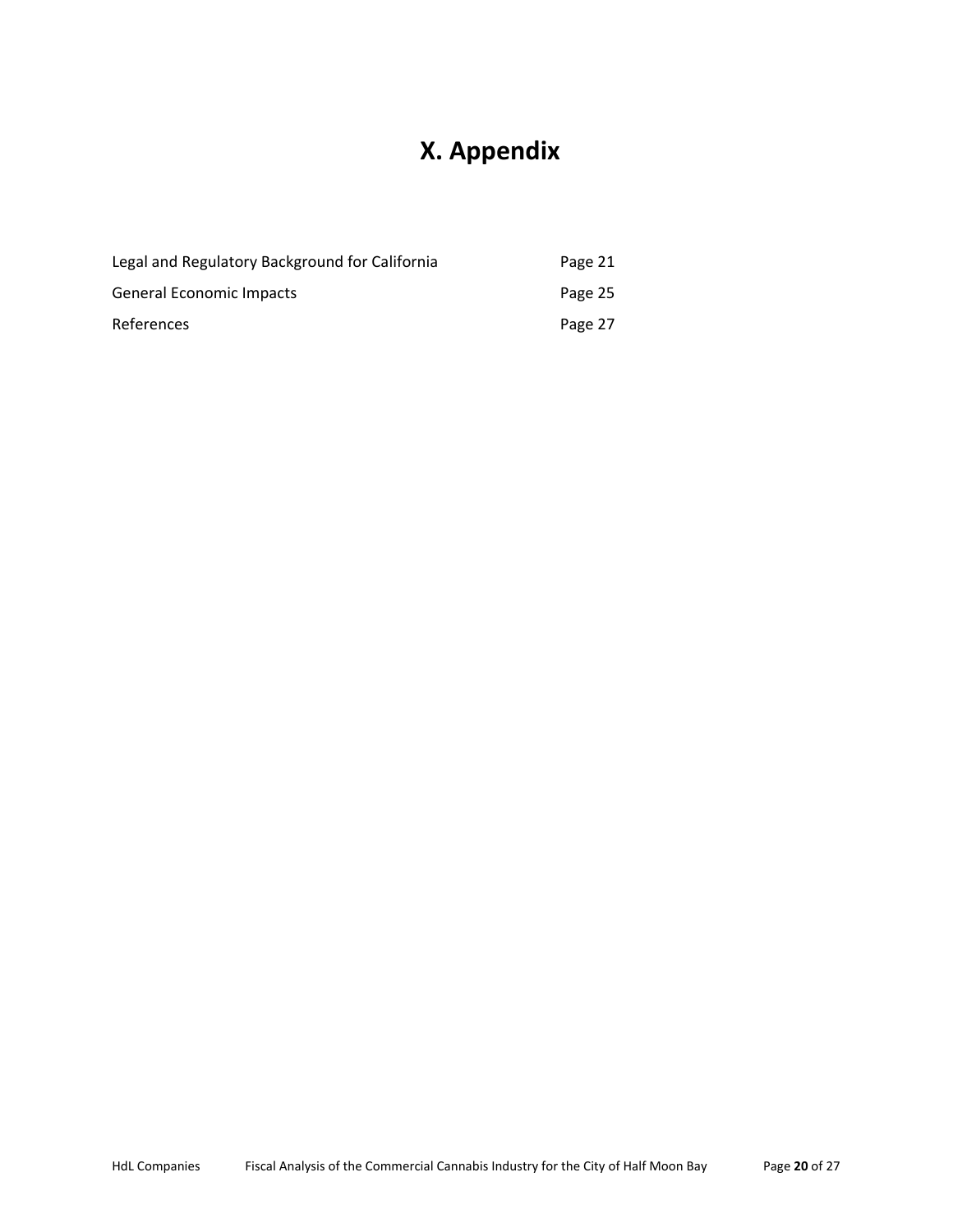# **Legal and Regulatory Background for California**

The legal and regulatory status of cannabis in the State of California ("State") has been continually evolving ever since the passage of Proposition 215, the Compassionate Use Act of 1996 ("the CUA"), which de‐ criminalized the use, possession and cultivation of cannabis for qualifying patients and their primary caregivers when such use has been recommended by a physician. The CUA did not create any regulatory program to guide implementation, nor did it provide any guidelines for local jurisdictions to establish their own regulations.

The lack of legal and regulatory certainty for medical marijuana (or cannabis) continued for nearly 20 years, until the passage of the Medical Cannabis Regulation and Safety Act ("MCRSA") in October of 2015. MCRSA created a State licensing program for commercial medical cannabis activities, while allowing counties and cities to maintain local regulatory authority. MCRSA required that the State would not issue a license without first receiving authorization by the applicable local jurisdiction.

Under MCRSA, commercial medical cannabis activities are regulated by a variety of State agencies. The California Department of Food and Agriculture (CDFA) established a new CalCannabis division, which will create, issue, and suspend or revoke licenses for the cultivation of medical cannabis. The Bureau of Medical Cannabis Regulation (later renamed the Bureau of Cannabis Control, or BCC) in the Department of Consumer Affairs, will administer, enforce, create, issue, renew, discipline, suspend, and/or revoke licenses for distributors, testing laboratories, and retailers. The California Department of Public Health's newly created Manufactured Cannabis Safety Branch (MCSB), will license cannabis product manufacturers, and will develop standards for the production and labeling of all medical cannabis products.

On November 8, 2016, the voters of the State of California approved Proposition 64, the Adult Use of Marijuana Act ("the AUMA"), which allows adults 21 years of age or older to legally grow, possess, and use marijuana for non‐medical purposes, with certain restrictions. The AUMA requires the State to regulate non‐medical marijuana businesses and tax the growing and selling of medical and non‐medical marijuana. Cities and counties may also regulate non‐medical marijuana businesses by requiring them to obtain local permits or restricting where they may be located. Cities and counties may also completely ban marijuana related businesses if they so choose.

On June 27, 2017, the State of California passed SB 94, which repealed MCRSA and incorporated certain provisions of MCRSA into the licensing provisions of AUMA. These consolidated provisions are now known as the Medicinal and Adult-Use Cannabis Regulation and Safety Act (MAUCRSA). MAUCRSA revised references to "marijuana" or "medical marijuana" in existing law to instead refer to "cannabis" or "medicinal cannabis," respectively. MAUCRSA generally imposes the same requirements on both commercial medicinal and commercial adult‐use cannabis activity, with certain exceptions.

All State license types other than Type 8 Testing Laboratories shall be designated either "A" for Adult Use or "M" for Medical". A single licensee will be allowed to hold both A and M licenses, but it's unclear whether they will be able to operate both on the same premises.

MAUCRSA incorporated the Type 5, 5A and 5B cultivation licenses from AUMA, which will allow for cannabis farms of unlimited size. No Type 5 licenses will be issued before 2023, however, and local jurisdictions will still retain the authority to disallow or limit the size of cannabis cultivation. It is anticipated that CDFA will limit the number of Type 5 licenses, but this is not yet clear.

AUMA and MAUCRSA eliminated the Type 12 Cannabis Transporter license type from MCRSA. Instead, cannabis cultivators, manufacturers and retailers (but not testing laboratories) are now allowed to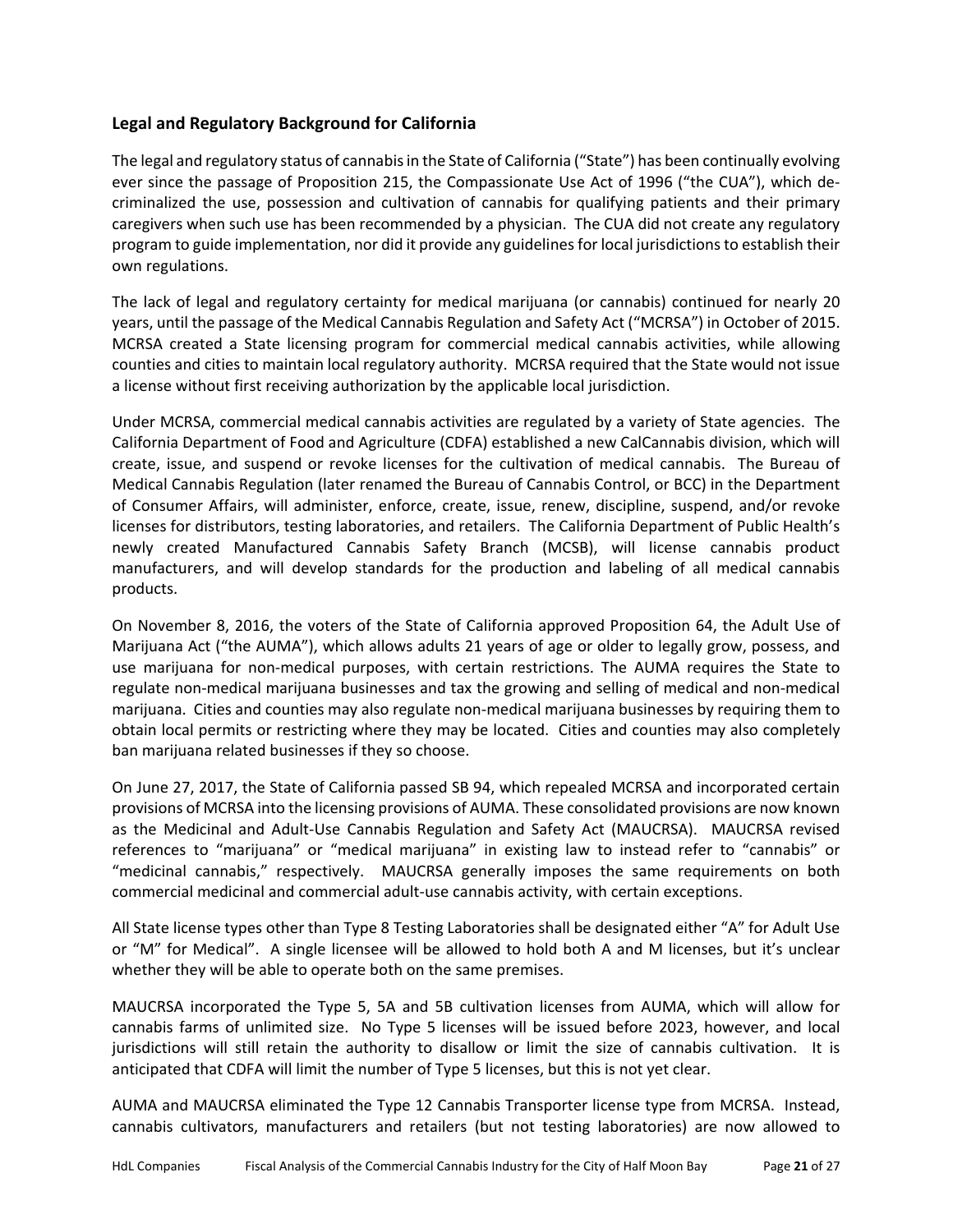transport their own product, provided they have a separate distributor license. Independent cannabis distributors will likely pick up a larger portion of that business, too. In its place, MAUCRSA incorporated the Type 12 license for cannabis "Microbusinesses" from AUMA, which allows a combined non‐medical cannabis business with up to 10,000 square feet of cultivation, and which can manufacture, distribute and sell their product on‐site to retail customers, provided they meet all of the individual license requirements for all of the activities they choose to undertake.

MAUCRSA also made a fundamental change to the local control provisions. Under MCRSA, an applicant could not obtain a State license until they had a local permit. Under MAUCRSA, an applicant for a State license does not have to first obtain a local permit, but they cannot be in violation of any local ordinance or regulations. The State licensing agency shall contact the local jurisdiction to see whether the applicant has a permit or is in violation of local regulations, but if the local jurisdiction does not respond within 60 days, then the applicant will be presumed to be in compliance and the State license will be issued.

On September 16, 2017, Governor Brown signed AB 133, which makes a number of major and minor "clean up" changes to the State's regulations, most notably regarding vertical integration. MAUCRSA authorizes a person to apply for and be issued more than one license only if the licensed premises are separate and distinct. With the passage of AB 133, a person or business may co-locate multiple license types on the same premises, allowing a cultivator to process, manufacture or distribute their own product from a single business location. This includes the allowance to cultivate, manufacture, distribute or sell cannabis for both medical and adult use from a single location. However, these allowances are still subject to local land use authority, so anyone seeking to operate two or more license types from a single location would be prohibited from doing so unless local regulations allow both within the same zone.

Most recently, on November 16<sup>th</sup>, the three State licensing agencies simultaneously issued emergency regulations to implement these many new laws. These emergency regulations were closely based upon draft regulations that had been released for review the previous Spring. Those draft regulations were withdrawn after the passage of SB 94, as they had been based upon the now-defunct MCRSA. The draft regulations made a number of interpretive changes to the regulatory framework defined by the various pieces of legislation. Most of these were small, but some are more significant.

Figure 11 (next page) lists the 30 different license types currently available from the State. Of these, 29 are available under either A (Adult Use) or M (Medical). Only the Type 8 Testing license does not distinguish between these categories. All told, there are 59 different licenses and variations available.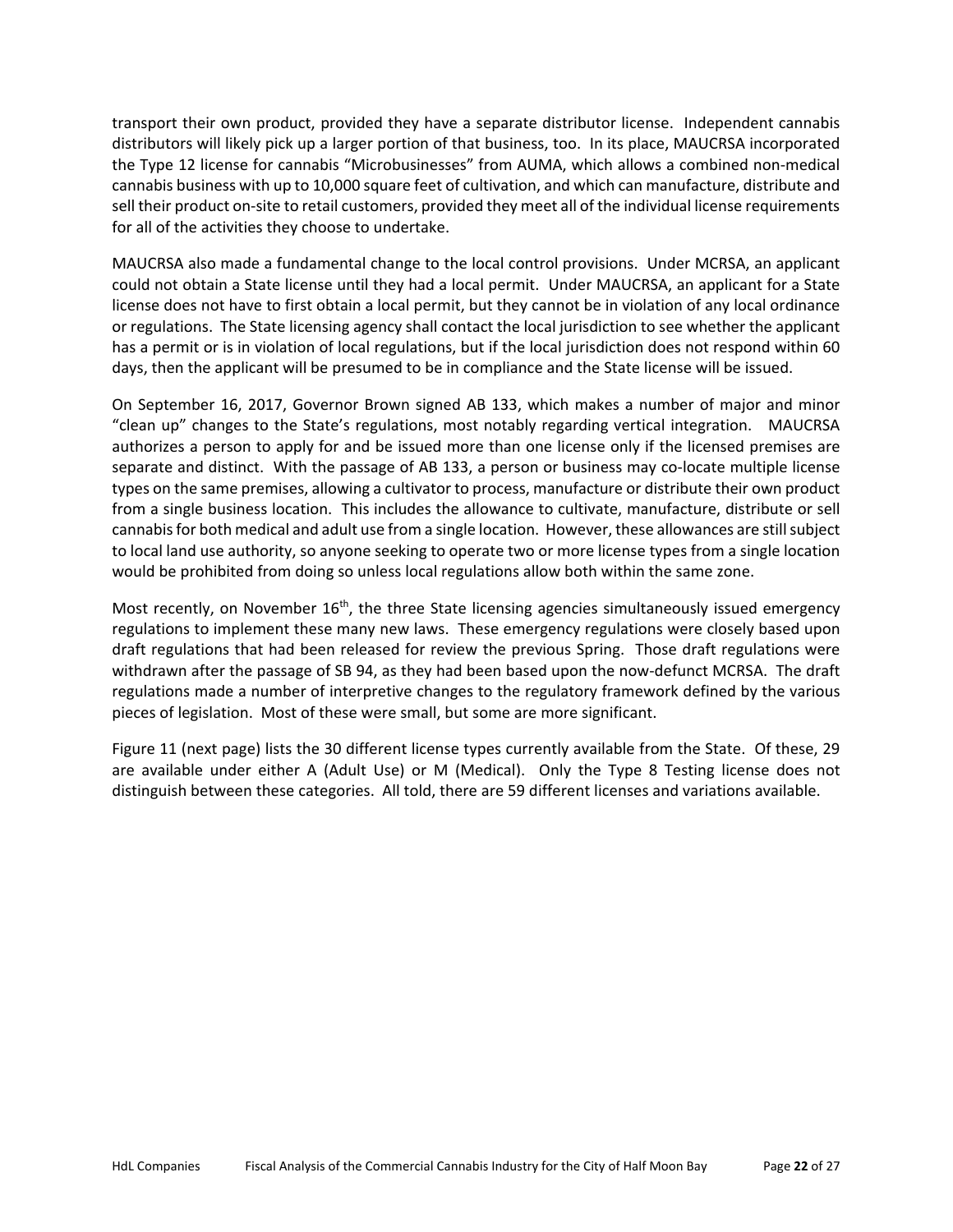| <b>State License Types Under MAUCRSA</b> |                                                                                                                          |                                                          |                                                                             |               |              |  |  |  |
|------------------------------------------|--------------------------------------------------------------------------------------------------------------------------|----------------------------------------------------------|-----------------------------------------------------------------------------|---------------|--------------|--|--|--|
| <b>Type</b>                              | <b>Activity</b>                                                                                                          | <b>Description</b>                                       | <b>Licensing</b><br><b>Details</b>                                          |               | <b>Notes</b> |  |  |  |
|                                          |                                                                                                                          |                                                          |                                                                             | <b>Agency</b> |              |  |  |  |
| $\mathbf{1}$                             | Cultivation                                                                                                              | Outdoor; Specialty, Small                                | Up to 5,000 sf, or 50 plants on non-                                        | <b>CDFA</b>   | A, B         |  |  |  |
|                                          |                                                                                                                          |                                                          | contiguos plots                                                             |               |              |  |  |  |
| <b>1A</b>                                | Cultivation                                                                                                              | Indoor; Specialty, Small                                 | 501 sf - 5,000 sf                                                           | <b>CDFA</b>   | A, B         |  |  |  |
| 1B                                       | Cultivation                                                                                                              | Mixed-Light; Specialty, Small                            | 2,501 sf - 5,000 sf                                                         | <b>CDFA</b>   | A, B, C      |  |  |  |
| 1 <sub>C</sub>                           | Cultivation                                                                                                              | Outdoor/indoor/mixed;<br>Specialty Cottage, Small        | Up to 25 plants outdoor; up to 2,500<br>sf mixed light; up to 500 sf indoor | <b>CDFA</b>   | A, B, C      |  |  |  |
| $\overline{2}$                           | Cultivation                                                                                                              | Outdoor; Small                                           | 5,001 sf - 10,000 sf                                                        | <b>CDFA</b>   | A, B         |  |  |  |
| 2A                                       | Cultivation                                                                                                              | Indoor; Small                                            | 5,001 sf - 10,000 sf                                                        | <b>CDFA</b>   | A, B         |  |  |  |
| 2B                                       | Cultivation                                                                                                              | Mixed Light, Small                                       | 5,001 sf - 10,000 sf                                                        | <b>CDFA</b>   | A, B, C      |  |  |  |
| $\overline{\mathbf{3}}$                  | Cultivation                                                                                                              | Outdoor; Medium                                          | 10,001 sf - one acre                                                        | <b>CDFA</b>   | A, B, D      |  |  |  |
| 3A                                       | Cultivation                                                                                                              | Indoor; Medium                                           | 10,001 sf - 22,000 sf                                                       | <b>CDFA</b>   | A, B, D      |  |  |  |
| 3B                                       | Cultivation                                                                                                              | Mixed-Light; Medium                                      | 10,001 sf - 22,000 sf                                                       | <b>CDFA</b>   | A, B, C, D   |  |  |  |
| 4                                        | Cultivation                                                                                                              | Nursery                                                  | Seeds, clones, immature plants only                                         | <b>CDFA</b>   | A, B         |  |  |  |
| 5                                        | Cultivation                                                                                                              | Outdoor; Large                                           | Greater than 22,000 sf                                                      | <b>CDFA</b>   | A, B, E      |  |  |  |
| <b>5A</b>                                | Cultivation                                                                                                              | Indoor; Large                                            | Greater than 22,000 sf                                                      | <b>CDFA</b>   | A, B, E      |  |  |  |
| <b>5B</b>                                | Cultivation                                                                                                              | Mixed-Light; Large                                       | Greater than 22,000 sf                                                      | <b>CDFA</b>   | A, B, C, E   |  |  |  |
|                                          | Cultivation                                                                                                              | Processor                                                | Trimming, drying or packaging of<br>non-manufactured cannabis only          | <b>CDFA</b>   | A, B, F      |  |  |  |
| 6                                        | Manufacturer 1                                                                                                           | Extraction; Non-volatile                                 | Non-volatile extraction only,<br>infusion, packaging and labeling           | <b>MCSB</b>   | A, B         |  |  |  |
| $\overline{7}$                           | Manufacturer 2                                                                                                           | <b>Extraction; Volatile</b>                              | Volatile or non-volatile extraction,<br>infusion, packaging and labeling    | <b>MCSB</b>   | A, B         |  |  |  |
| $\mathbf N$                              | Manufacturer                                                                                                             | Packaging and Labeling                                   | No extraction allowed                                                       | <b>MCSB</b>   | A, B, F      |  |  |  |
| P                                        | Manufacturer                                                                                                             | Infusion for Edibles, Topicals                           | No extraction allowed                                                       | <b>MCSB</b>   | A, B, F      |  |  |  |
| 8                                        | Testing                                                                                                                  |                                                          | Shall not hold any other license type                                       | <b>BCC</b>    | Α            |  |  |  |
| $\boldsymbol{9}$                         | Retailer                                                                                                                 | Delivery only                                            | No storefront allowed                                                       | <b>BCC</b>    | A, B         |  |  |  |
| 10                                       | Retailer                                                                                                                 | Retail sale and delivery                                 |                                                                             | <b>BCC</b>    | A, B, F      |  |  |  |
| 11                                       | Distributor                                                                                                              |                                                          | Various categories based on size                                            | <b>BCC</b>    | A, B         |  |  |  |
| 12                                       | Microbusiness                                                                                                            | Cultivation, Manufacturer 1,<br>Distributor and Retailer | < 10,000 sf of cultivation; must meet<br>requirements for all license types | <b>BCC</b>    | A, B         |  |  |  |
|                                          | Self-Distribution                                                                                                        |                                                          | Distribution of own cannabis or<br>cannabis products only                   | <b>BCC</b>    | A, B, F      |  |  |  |
|                                          | Event Organizer                                                                                                          |                                                          | Up to 10 cannabis events annually                                           | <b>BCC</b>    | A, B, F      |  |  |  |
|                                          |                                                                                                                          |                                                          |                                                                             |               |              |  |  |  |
| <b>CDFA</b>                              | California Department of Food and Agriculture, CalCannabis Division                                                      |                                                          |                                                                             |               |              |  |  |  |
| <b>MCSB</b>                              | Calfornia Department of Public Health, Manufactured Cannabis Safety Branch                                               |                                                          |                                                                             |               |              |  |  |  |
| <b>BCC</b>                               | <b>Bureau of Cannabis Control</b>                                                                                        |                                                          |                                                                             |               |              |  |  |  |
| A                                        | All license types valid for 12 months and must be renewed annually                                                       |                                                          |                                                                             |               |              |  |  |  |
| $\, {\bf B}$                             | All license types except Type 8 Testing must be designated either "A" (Adult Use) or "M" (Medical)                       |                                                          |                                                                             |               |              |  |  |  |
| C                                        | Mixed-light cultivation licenses classified as either Tier 1 (6 watts/sf or less) or Tier 2 (6 watts/sf up to 25 watts/s |                                                          |                                                                             |               |              |  |  |  |
| D                                        | A person shall be limited to 1 Medium license of any type until January 1, 2023                                          |                                                          |                                                                             |               |              |  |  |  |
| E                                        | No Type 5 licenses shall be issued before January 1, 2023                                                                |                                                          |                                                                             |               |              |  |  |  |
| F                                        | Established by licensing agencies through rulemaking process                                                             |                                                          |                                                                             |               |              |  |  |  |

# **Figure 14:**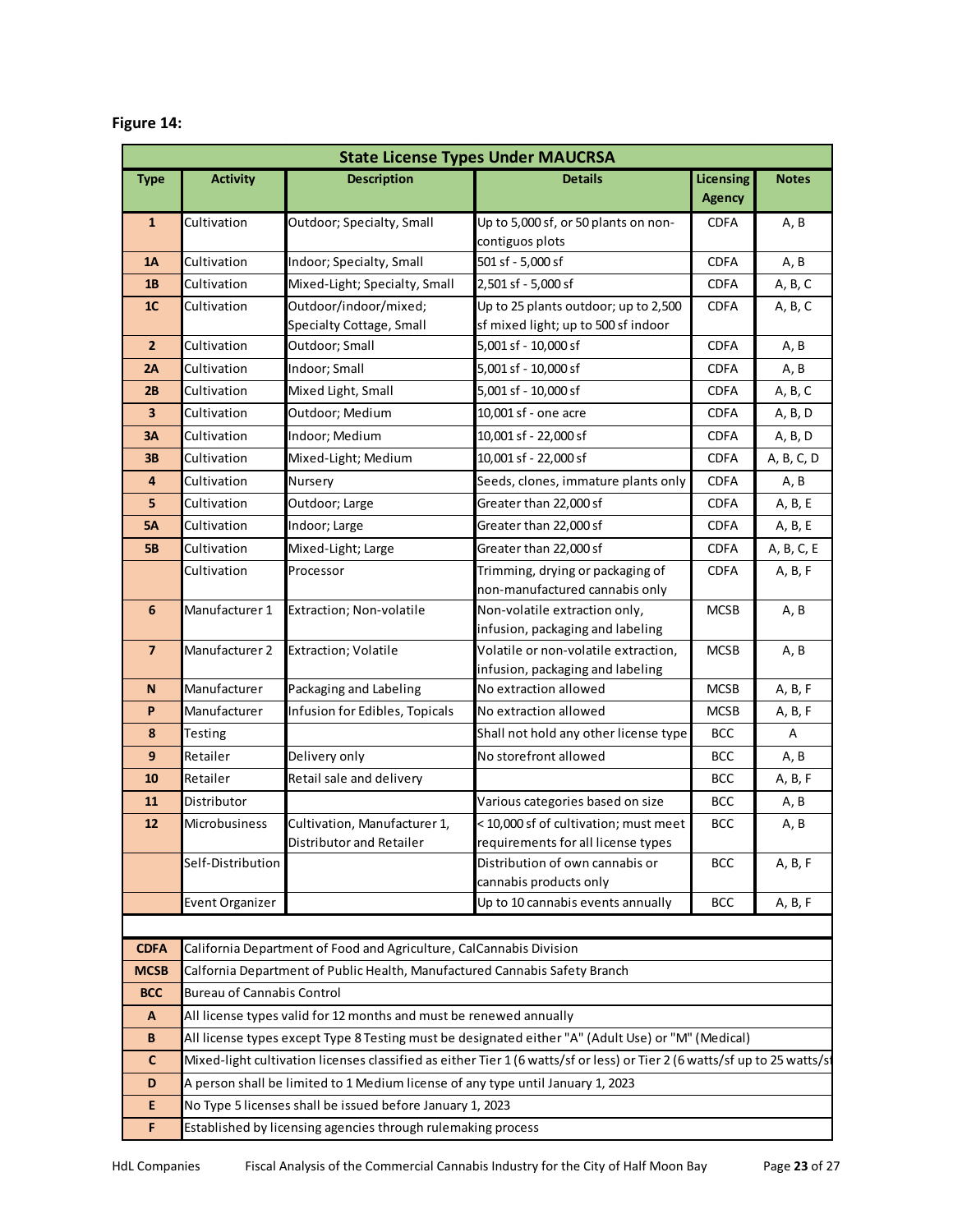The emergency regulations established a number of new license types, which fill in some gaps in the industry chain. CalCannabis established a separate Processor license for facilities which conduct only the drying, curing, trimming, grading, packaging or labeling of non‐manufactured cannabis products. CalCannabis also established two tiers for all Mixed‐Light cultivation sizes. Tier 1 applies to cultivators which use 6 watts per square foot of supplemental light or less, while Tier 2 applies to cultivators which use between 6 watts and 25 watts per square foot.

The Bureau of Cannabis Control established a new Type 9 license for Non-Storefront Retailers which conduct cannabis sales exclusively by delivery, as well as a Self‐Distribution license for cultivators or manufacturers which wish to distribute only their own product. The Bureau also created a system for permitting cannabis events, where cannabis will be sold or consumed, and a license type for Event Organizers. Permits for cannabis events may only be issued to persons or businesses holding an Event Organizer license.

The Manufactured Cannabis Safety Branch created two additional manufacturing license types. The Type N license is for manufacturers that produce edible or topical products using infusion or other processes, but that do not conduct extractions. The Type P license is for manufacturers that only package or repackage cannabis products or label or relabel the cannabis product container.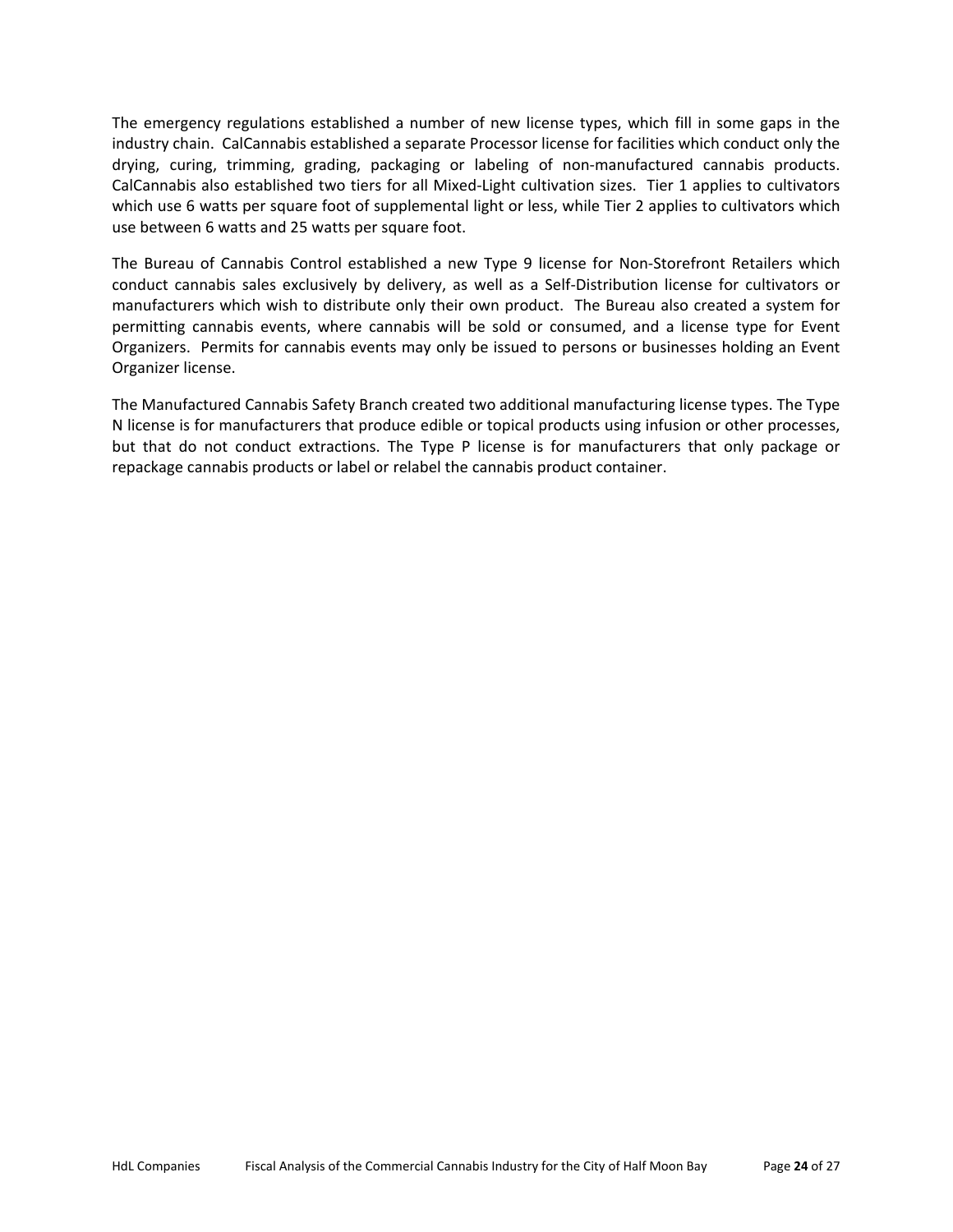# **General Economic Impacts**

Discussion of regulating and taxing the cannabis industry can too often overshadow the larger jobs and economic development issues that typically accompany efforts to attract new industry. Word that a new business or industry is looking to bring new jobs to a community is more commonly met with open arms and offers of tax incentives. The cannabis industry is perhaps completely unique in that the inherent jobs and economic development benefits are welcomed more grudgingly and met with the disincentive of special taxes.

As with any other industry, the cannabis industry does not exist in a vacuum. Those businesses that actually grow, process, manufacture, distribute and sell cannabis products support a wide variety of other businesses that may never touch the actual product itself. Cultivators support garden supply stores, green house manufacturers, irrigation suppliers, soil manufacturers, and a wide variety of contractors including building and construction, lighting and electrical, HVAC, permitting, and engineering. Manufacturers support many of these same businesses, plus specialized tooling and equipment manufacturers, and product suppliers for hardware, packaging, and labeling. All of these businesses support, and are supported by, a host of ancillary businesses such as bookkeepers, accountants, tax preparers, parcel services, marketing and advertising agencies, personnel services, attorneys, facilities maintenance, security services, and others.

The economic benefits are not limited to those in the cannabis industry, itself. Cultivators bring new money into the community by selling their products into a statewide market. Their profits and the salaries they pay move into the general local economy, supporting stores, restaurants, car dealerships, contractors, home sales and other businesses. In Humboldt County, a study done in 2011 found that at least \$415 million dollars in personal income was entering the local economy annually from the cannabis industry, roughly equal to one quarter of the county's entire \$1.6 billion economy.

While Humboldt is likely an outlier, research done by HdL for other clients suggests that other counties and cities see similar, if smaller, economic inputs from this industry, with some in the range of \$100 million dollars or more annually. As this industry adapts to a legal paradigm, the challenge for some counties will be mitigating and minimizing the economic loss as the black market slowly fades away.

Because of the emerging nature of this industry, it is currently populated primarily (but not solely) by small, independently-owned businesses. Numerous studies have demonstrated that locally-owned, independent businesses recirculate a far higher percentage of every dollar back into the local community than large, corporately‐owned businesses do. The same economic development arguments that are used to support other independent, locally-owned businesses apply to this industry, too. The City should expect to see typical economic benefits from these new (or newly daylighted) businesses on par with other new businesses, separate from any tax revenue that may be generated.

Industry experts believe that California's current statewide production is five to eight times higher than the State's population consumes<sup>xy</sup>, a figure derived from the SRIA done for CDFA's cannabis cultivation program. That assessment found that California's cannabis industry produces some 13.5 million pounds of cannabis per year, which would be enough to provide over half a pound of cannabis per year for every Californian 21 and over. However, the assessment also found that California's 4.5 million cannabis users only consume about 2.5 million pounds of cannabis per year. A separate study performed for the California Cannabis Industry Association put statewide consumption even lower, at 1.6 million pounds<sup>xvi</sup>. The majority of the cannabis produced in California is presumably supplying other states that do not have legalized cannabis.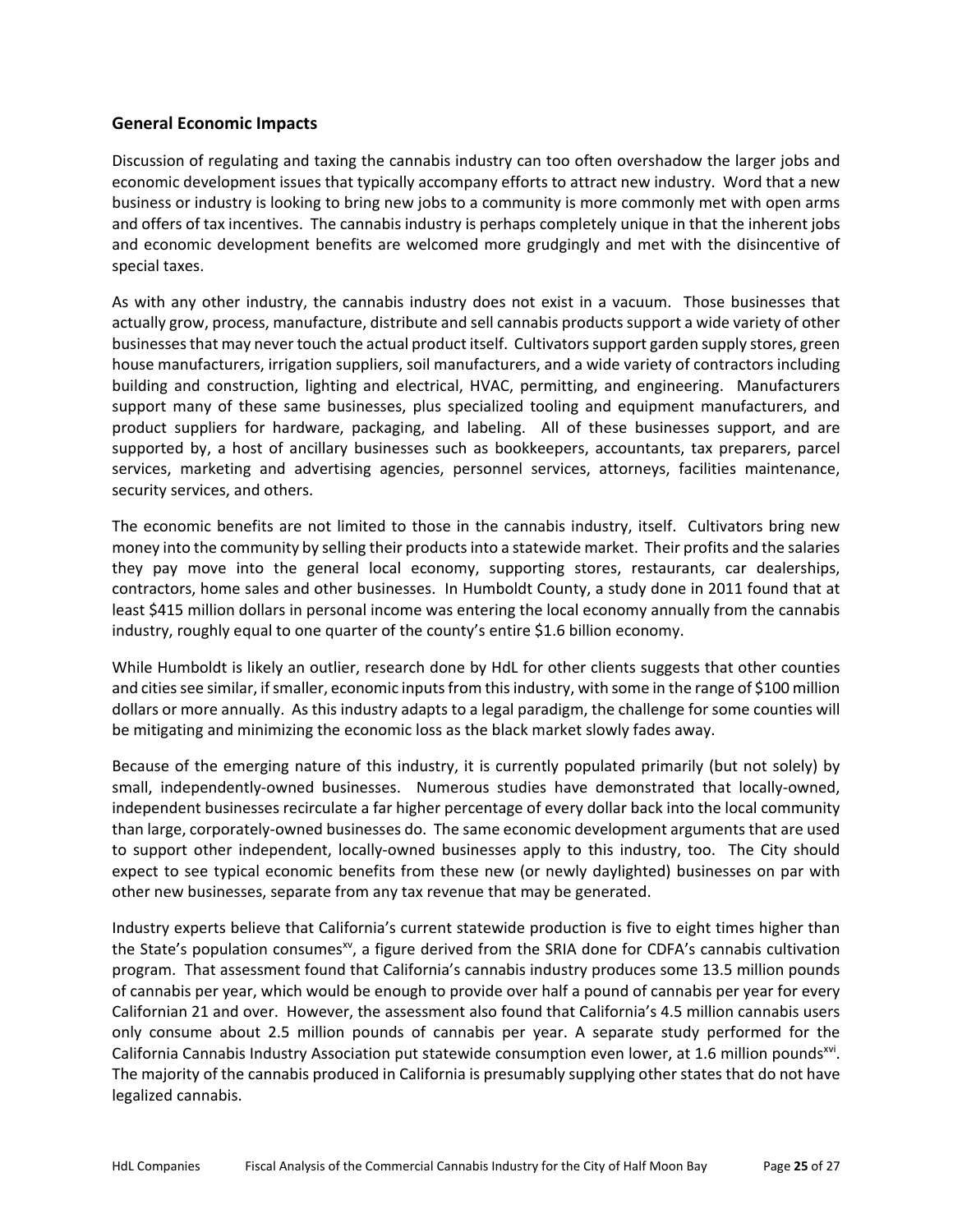The Bureau of Cannabis Control projects that more than half of the adult use purchases currently in the black market will transition to the legal market to avoid the inconvenience, stigma and risks of buying unknown product through an unlicensed seller<sup>xvii</sup>. Essentially, the easier, cheaper and more reliable it is for consumers to access quality cannabis legally, the less reason they will have to purchase it through the black market. That same study projects that 60% of those currently in the legal, medical cannabis market will shift to the adult use market, for the reasons noted above. The availability of legal adult use cannabis is also anticipated to produce a small 9.4% increase in consumer demand.

Given these figures, cities and counties should expect to see some increase in retail sales as these shifts occur in the market. More significantly, the existence of legally permitted cannabis retailers will allow a far greater portion of existing cannabis sales to be captured by legal (and tax-paying) retailers.

The shift from medical to adult use sales is not expected to change the overall volume of sales, only the category into which they fall. Once the legal, adult use market is properly functioning, it is anticipated to capture about 61.5% of the overall cannabis market in California. The legal medical cannabis market is projected to decline to just 9% of the overall market. The other 29.5% is expected to remain in the black market<sup>xviii</sup>.

These numbers only apply to the 1.6 million to 2.5 million pounds of cannabis that is consumed in California, representing the potential size of the legal cannabis market. If 29.5% of the cannabis consumed in California continues to come from the black market, then the size of the market for legal cannabis must be adjusted downward accordingly. This would reduce the size of the legal market in California to between 1.13 million and 1.76 million pounds.

California has been issuing temporary licenses for commercial cannabis businesses since the beginning of the year. As of April 10<sup>th</sup>, CDFA's CalCannabis division has issued over 3,000 cultivation licenses, capable of producing over 6 million pounds of cannabis per year. That amount is over three times more cannabis than the State's legal buyers are anticipated to consume.